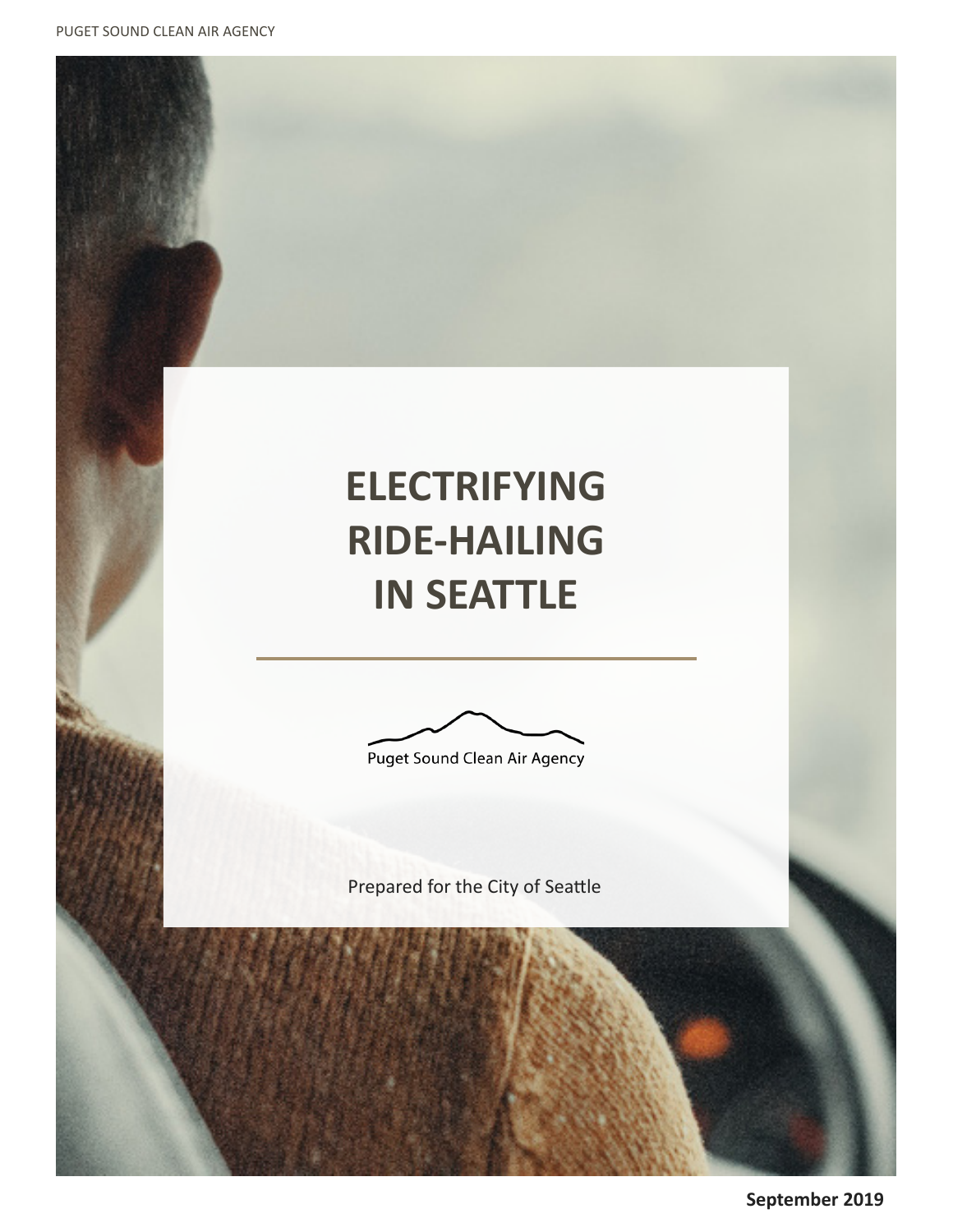# **Table of Contents**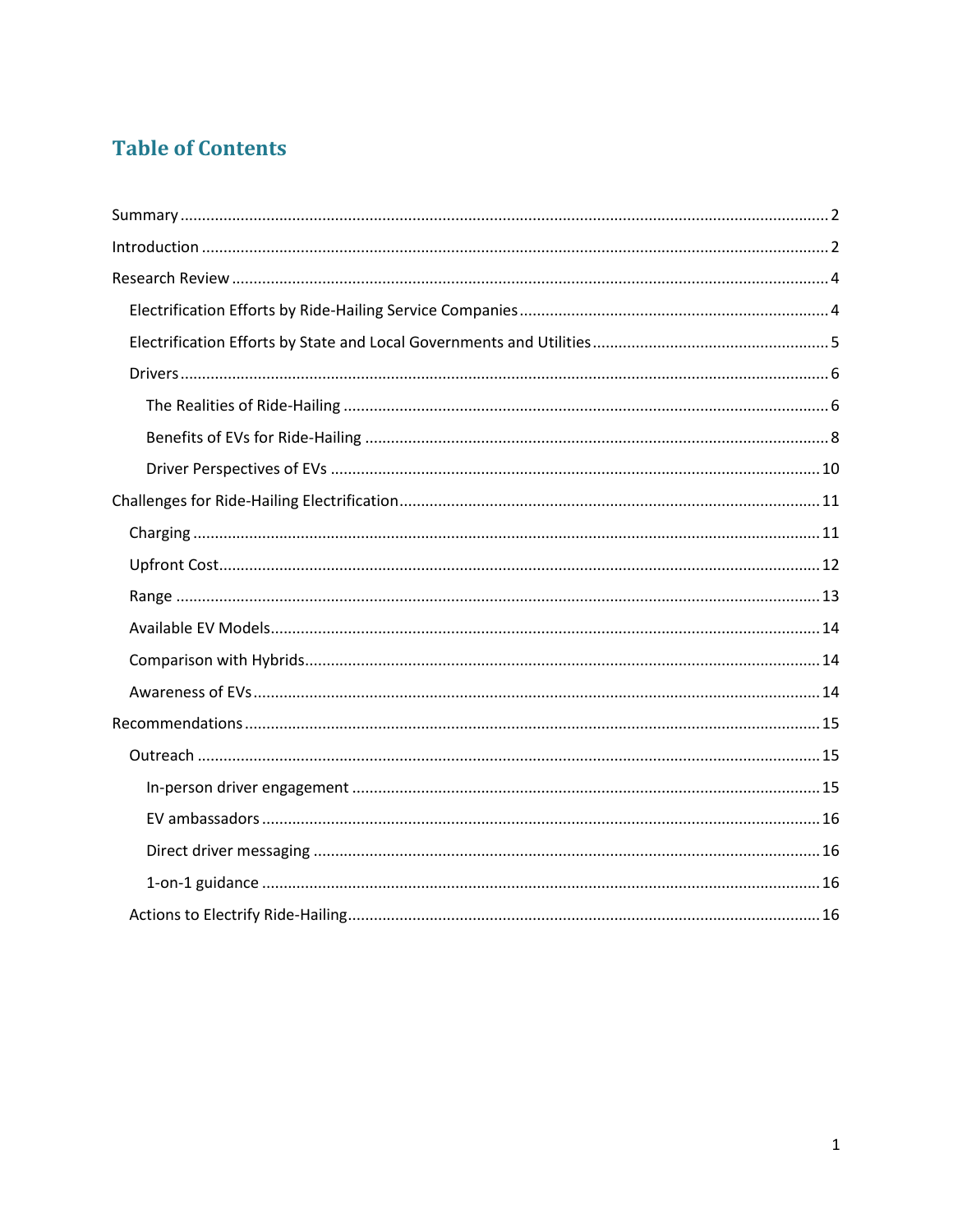# <span id="page-2-0"></span>**Summary**

App-based ride-hailing, through services like Uber and Lyft, has grown enormously in popularity over the past decade, contributing to more pollution and congestion. Vehicles used for ride-hailing travel are used much more frequently than personal vehicles, making them excellent candidates for potentially switching to an electric vehicle (EV).

Transitioning to an electric vehicle is often financially beneficial to ride-hailing drivers, saving thousands of dollars per year in fuel and maintenance costs. Interviews with Seattle-area drivers confirm cost savings is the main reason they'd consider an EV.

Despite how well-matched ride-hailing and EVs may be, ride-hailing drivers face challenges before making the switch, such as upfront cost, access to at-home charging, availability of larger long-range EVs, and awareness of existing incentives for EVs.

This report will briefly cover the existing state of electrifying ride-hailing services, including current efforts by Uber and Lyft, along with policies and incentives local governments and utilities are pursuing to encourage ride-hailing electrification.

We will also cover why driving electric may be advantageous for ride-hailing drivers, as well as some preliminary findings from interviews with ride-hailing drivers about their knowledge of electric vehicles and potential motivations for switching to an EV.

Lastly, this report will review lessons learned from relevant studies and initial outreach activities and provide recommendations for future engagement and action to electrify ride-hailing services in the Seattle area.

# <span id="page-2-1"></span>**Introduction**

Since Uber and Lyft were launched in Seattle in the early 2010s, the transportation sector in the United States has seen a rapid rise in app-based ride-hailing.

With their advent has come a new and convenient way for people to get around, potentially filling in gaps within the public transportation system and providing new options for shared mobility. But their growth has also brought increased congestion and pollution.

Ride-hailing vehicles are more likely to be high-mileage cars, often being driven for long stretches of time and covering 3-5 times more distance each year than the average personal vehicle.<sup>[1](#page-2-2)</sup> In King County, Uber and Lyft drivers traveled approximately 33 million miles in 2018, equal to about 1.9% of all vehicle miles traveled.<sup>[2](#page-2-3)</sup> At the same time, fewer than 0.2% of ride-hailing operators use electric vehicles in the

<span id="page-2-2"></span><sup>&</sup>lt;sup>1</sup> Peter Slowik, Nikita Pavlenko, and Nic Lutsey, "Emerging policy approaches to electrify ride-hailing in the United States," ICCT:<br>January 2019, https://theicct.org/sites/default/files/publications/EV ridehailing policy

<span id="page-2-3"></span><sup>&</sup>lt;sup>2</sup> Melissa Balding, Teresa Whinery, Eleanor Leshner and Eric Womeldorff, "Fehr & Peers Memorandum: Estimated TNC Share of VMT in Six US Metropolitan Regions (Revision 1)" August 2019,

<https://drive.google.com/file/d/1FIUskVkj9lsAnWJQ6kLhAhNoVLjfFdx3/view>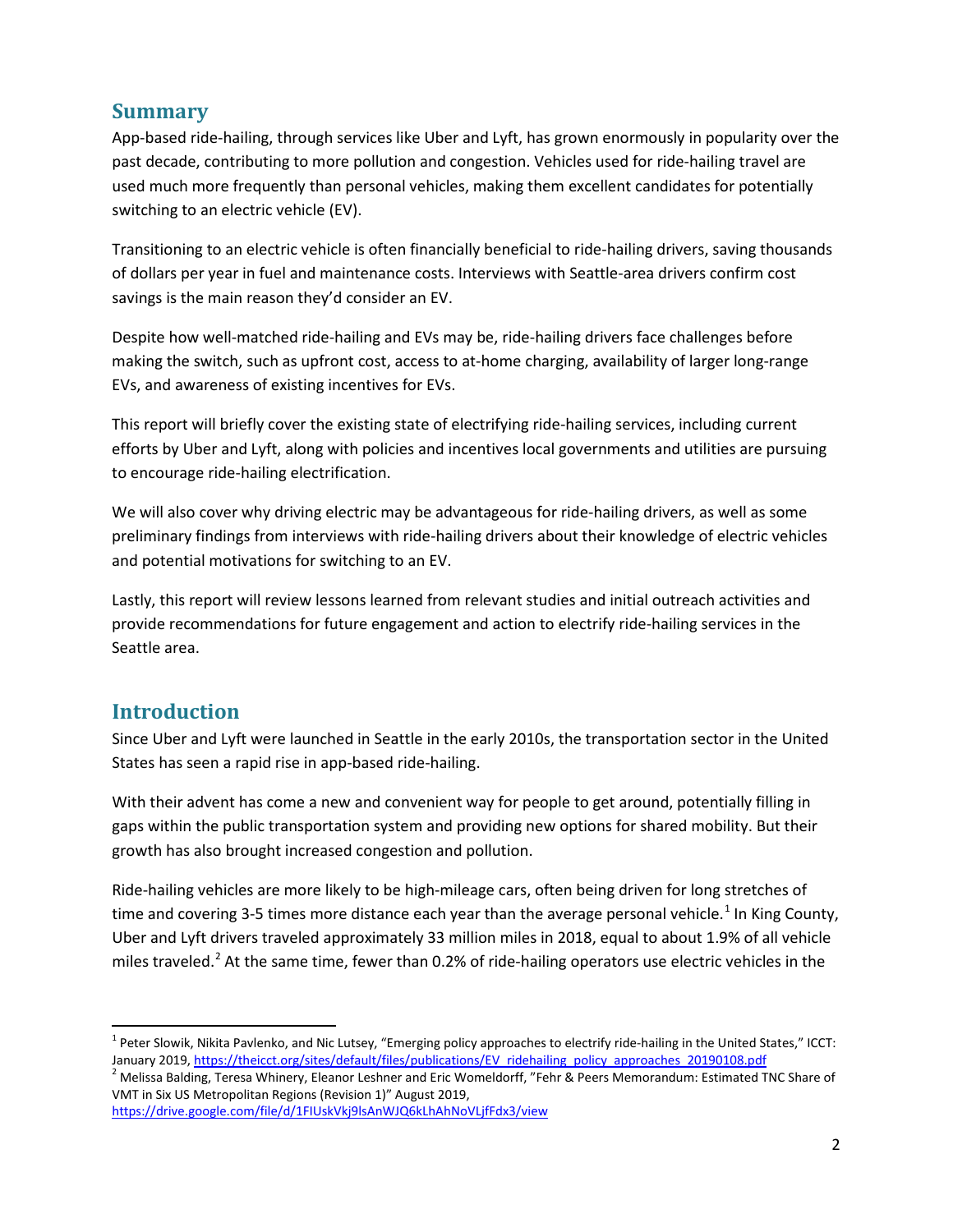U.S., $3$  compared to about 2% among private vehicle purchases.<sup>[4](#page-3-1)</sup> As transportation network companies (TNCs) like Uber and Lyft continue to expand and grow in popularity, we can expect to see an increase in vehicle miles traveled and, if left un-electrified, a rise in associated air pollution and greenhouse gases.

Electrifying ride-hailing services has the potential for multiple benefits:

• **Less pollution.** Transportation is the primary source of air and climate pollution in the Puget Sound region. According to the National Center for Sustainable Transportation, the popularity of ride-hailing vehicles is currently leading to an increase in greenhouse gas emissions.<sup>[5](#page-3-2)</sup>

The pollution benefit of electrifying ride-hailing vehicles is estimated to be three times the impact of electrifying a privately owned vehicle.<sup>[6](#page-3-3)</sup> Electric vehicles create no on-road air pollution or greenhouse gases. In the Pacific Northwest, EVs' upstream emissions are very low due to the region's relatively clean power grid. Switching high-mileage vehicles powered by internal combustion engines (ICE) to electricity would reduce the region's contribution to global climate change and improve air quality in highly trafficked areas.

- **More money for drivers**. Electric vehicles significantly reduce ride-hailing drivers' main operating costs – fuel and maintenance – allowing for sizeable savings that can increase drivers' net income and pay for the greater upfront cost of an EV.
- **Increased public awareness of electric vehicles.** Using electrified ride-hailing services offers the opportunity for consumers to directly experience the benefits of electric vehicles. In fact, taking an all-electric Uber or Lyft ride may be many individuals' first encounter with electric transportation.
- **Increased connectivity to shared mobility hubs.** Placing fast chargers at transportation hubs with frequent transit service, as part of an effort to support the electrification of ride-hailing services, could be a powerful tool to help connect multiple modes of mobility and increase safety, equity, and sustainability within communities.

Despite the benefits, transitioning the ride-hailing industry to electric vehicles comes with considerable challenges, such as drivers' low awareness of EVs, lack of access to at-home overnight charging, the higher upfront cost of EVs compared to other vehicles used for ride-hailing, and the overall size of available EVs.

<span id="page-3-0"></span><sup>&</sup>lt;sup>3</sup> Peter Slowik, Lina Fedirko, and Nic Lutsey, "Assessing ride-hailing company commitments to electrification," ICCT: February

<span id="page-3-2"></span><span id="page-3-1"></span>

<sup>2019</sup>[, https://theicct.org/sites/default/files/publications/EV\\_Ridehailing\\_Commitment\\_20190220.pdf](https://theicct.org/sites/default/files/publications/EV_Ridehailing_Commitment_20190220.pdf)<br>
<sup>4</sup> EV-Volumes.com, "USA Plug-in Sales for 2018 Full Year,[" http://www.ev-volumes.com/country/usa/](http://www.ev-volumes.com/country/usa/)<br>
<sup>5</sup> Caroline Rodier, "T

<span id="page-3-3"></span> $6$  Alan Jenn, "Emissions Benefits of Electric Vehicles in Uber and Lyft Services," National Center for Sustainable Transportation: August 2019[: https://escholarship.org/uc/item/15s1h1kn](https://escholarship.org/uc/item/15s1h1kn)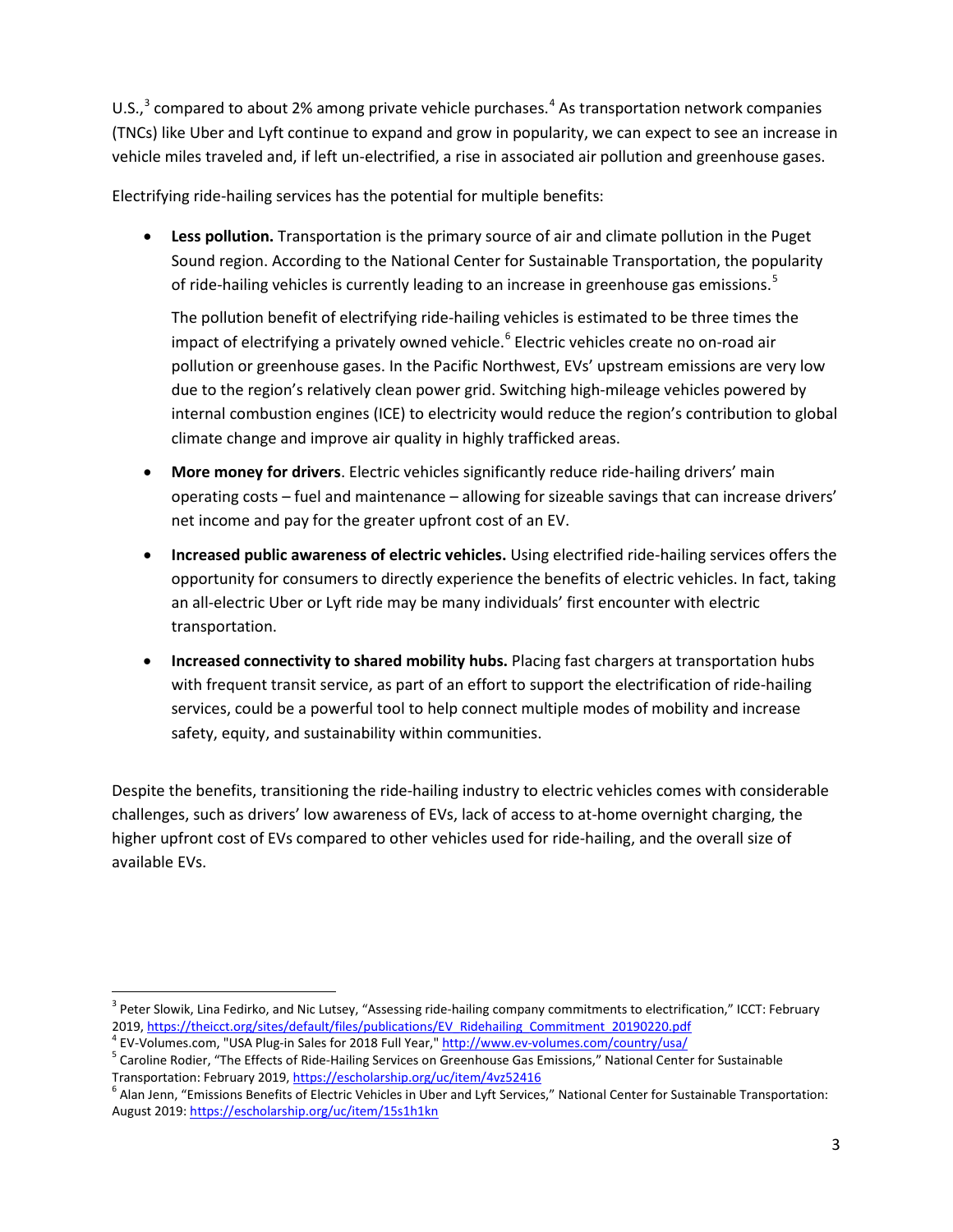# <span id="page-4-0"></span>**Research Review**

# <span id="page-4-1"></span>**Electrification Efforts by Ride-Hailing Service Companies**

This section reports on what ride-hailing service companies are doing to encourage the use of EVs by their drivers – primarily Uber and Lyft since they are the two major TNCs in service in the Pacific Northwest.

Although fuel is the biggest operating cost for ride-hailing drivers, few drivers operate EVs (either battery-electric vehicles or plug-in hybrid vehicles). According to the International Council on Clean Transportation (ICCT), less than 1% of vehicles on the Uber and Lyft platforms in 2018 were electric.<sup>[7](#page-4-2)</sup>

Currently, Uber and Lyft offer no company-wide incentives for drivers to go electric, although there are numerous programs to encourage EV adoption that are tailored to specific cities.

Lyft is integrating EVs into its rental platform in select cities, including Seattle. Their 'Express Drive' program gives drivers access to rental vehicles with subsidized rates based on the number of rides given on the platform per week. Lyft offers 100 Chevy Bolts, total, for Express Drive rental in Atlanta and Seattle.<sup>[8](#page-4-3)</sup> In our conversations with Lyft, they stated that they are not advertising or promoting the program since the vehicles are being fully utilized by their drivers and they have no plans to add more EVs to the program at this time.

In Seattle and Portland, Lyft's 'Green Mode' allows passengers to hail a fuel-efficient vehicle. Green Mode vehicles can be conventional hybrid vehicles as well as electric vehicles. It is unclear whether this service actually benefits the drivers and thus encourages drivers to operate more fuel-efficient vehicles. Beginning in May 2019, Lyft partnered with Portland General Electric (PGE) to provide free charging at their charging stations.<sup>[9](#page-4-4)</sup>

Uber implements EV-friendly programs in areas where government policy necessitates. In London, for example, Uber adds an extra 15 pence (\$0.19 USD) per mile fee under the company's new Clean Air plan. The fee is then used to fund Uber drivers' purchase of electric vehicles.<sup>[10](#page-4-5)</sup>

In June 2018, Uber rolled out a new EV incentive program in select cities called the EV Champions Initiative.<sup>[11](#page-4-6)</sup> The company's sustainability lead, Adam Gromis, stated in a press release that the EV Champions Initiative is intended to address challenges presented by time lost to charging and improve access to affordable high-mileage EVs. There is no further information at this time about the success of this pilot program, offered in Austin, Los Angeles, Montreal, Pittsburgh, Sacramento, San Diego, San Francisco, and Seattle. According to Ridester, an information resource for rideshare users and drivers,

<span id="page-4-2"></span><sup>&</sup>lt;sup>7</sup> Peter Slowik, "Why Aren't Uber and Lyft all-electric already?", ICCT, March 22, 2019, <u>https://theicct.org/blog/staff/why-arent-</u><br>uber-and-lyft-all-electric-already

<span id="page-4-4"></span>

<span id="page-4-3"></span> $\frac{8}{9}$  Interview with Lyft's Sustainability Policy Manager, Jon Walker, July 23, 2019 23, 2019 23, 2019 9 "Lyft and PGE Bring Electric Vehicle Charging to Lyft Drivers," Portland General Electric, May 23, 2019, [https://www.portlandgeneral.com/our-company/news-room/news-releases/2019/05-23-2019-lyft-and-pge-bring-electric-](https://www.portlandgeneral.com/our-company/news-room/news-releases/2019/05-23-2019-lyft-and-pge-bring-electric-vehicle-charging-to-lyft-drivers)

<span id="page-4-5"></span>[vehicle-charging-to-lyft-drivers](https://www.portlandgeneral.com/our-company/news-room/news-releases/2019/05-23-2019-lyft-and-pge-bring-electric-vehicle-charging-to-lyft-drivers)<br><sup>10</sup> Andrew J. Hawkins, "Uber adds a 'clean air fee' in London to help drivers upgrade to electric cars," The Verge, January 14,<br>2019, https://www.theverge.com/2019/1/14/18182216/uber-londo

<span id="page-4-6"></span><sup>&</sup>lt;sup>11</sup> "Electrifying our network," Uber, June 20, 2018[, https://www.uber.com/newsroom/electrifying-our-network/](https://www.uber.com/newsroom/electrifying-our-network/)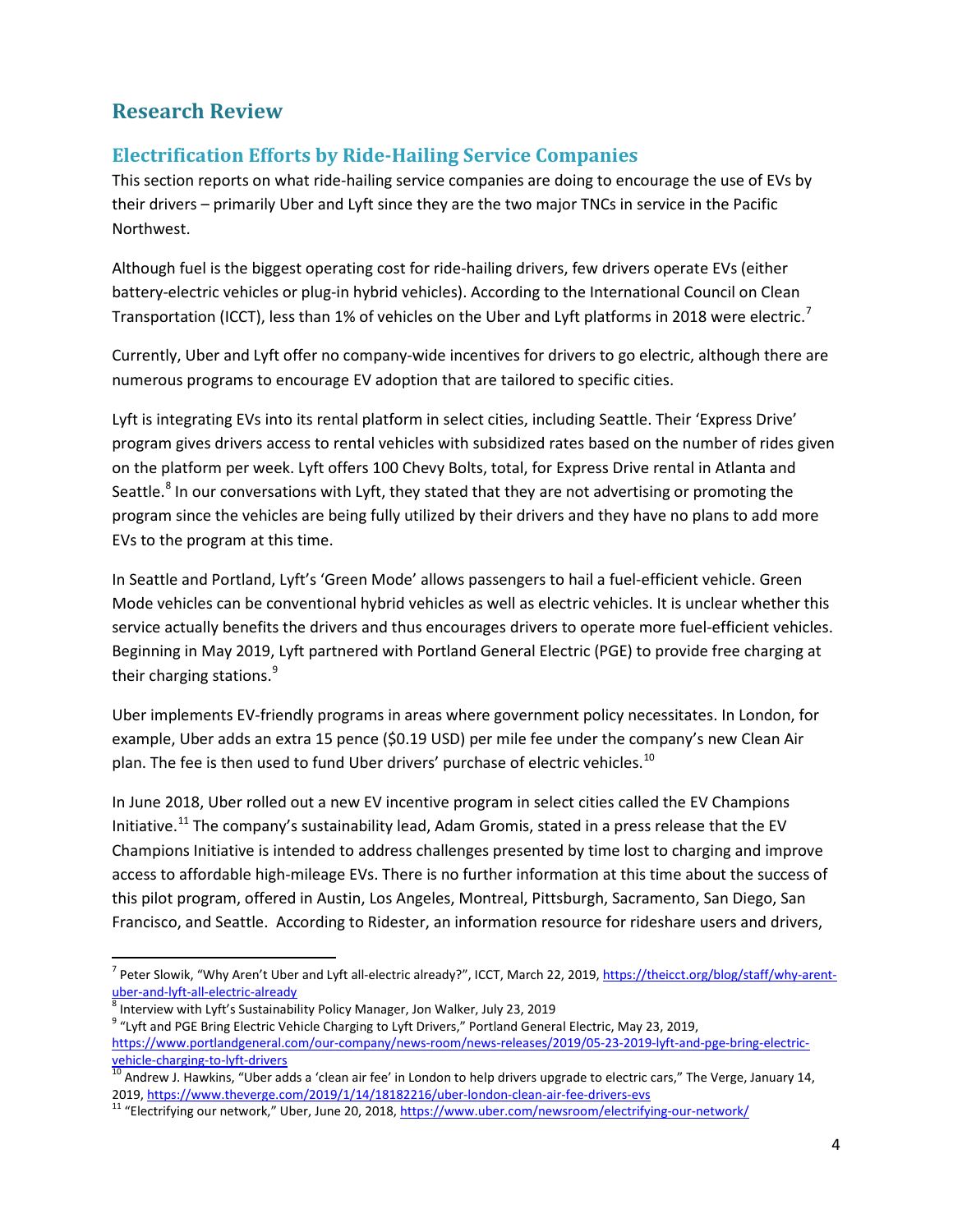any incentives are minimal – equal to \$1 per ride and maxing out at \$20 per week in San Diego and San Francisco.<sup>[12](#page-5-1)</sup> Uber drivers in Sacramento are eligible to receive \$1.50 for every trip in a zero-emission vehicle, primarily paid for by the Sacramento Municipal Utility District and partially by Uber.<sup>[13](#page-5-2)</sup> In Los Angeles, instead of providing a financial incentive, the City will provide drivers with "educational assistance," the details of which are not available.

By contrast, Lyft Lux, Lux Black and Lux Black XL programs allow drivers to earn more money by charging customers a premium for the service. The program also has a "commission refund" available as a promotion for a limited time in select cities. Tesla's Model 3, S and X are included in this program.<sup>[14](#page-5-3)</sup>

# <span id="page-5-0"></span>**Electrification Efforts by State and Local Governments and Utilities**

The purpose of this section is to provide an overview of existing and emerging policies of state and local governments and utilities that support the adoption of electric vehicles within ride-hailing companies. Government efforts such as supportive policies, regulations, rebates, and incentives help alleviate the barriers and gaps identified in the "Challenges" section of this report (charging, upfront cost of EVs, battery range, etc.). Actions are being taken at multiple levels of government including states, cities, and utilities, as well as investor-owned utilities.

Examples of current state and local government policies and utility incentives that support ride-hailing fleet electrification are shown in Table 1 below.

#### **Table 1. Summary of policies and incentives for ride-hailing fleet electrification in U.S states and cities by state and local governments and utilities**

| Location   | <b>Action</b>                                                                          | <b>Description</b>                                                                                                                                                                                                      |
|------------|----------------------------------------------------------------------------------------|-------------------------------------------------------------------------------------------------------------------------------------------------------------------------------------------------------------------------|
| California | State Senate Bill 1014: Clean<br>Miles Standard and Incentive<br>Program <sup>15</sup> | In 2018, California became the first state to enact a law<br>that will quantify, regulate, and reduce the emissions<br>from transportation network companies (TNCs).                                                    |
|            |                                                                                        | The new law requires state regulators to establish the<br>California Clean Miles Standard and Incentive Program<br>to increase zero-emission vehicles (ZEVs) used by ride-<br>sharing companies, such as Uber and Lyft. |
|            |                                                                                        | The program must set a baseline of GHGs from TNCs<br>by 2020 and establish GHG reduction targets by 2021<br>which TNCs must meet by 2023.                                                                               |

<span id="page-5-1"></span><sup>&</sup>lt;sup>12</sup> "Earn More with Uber – Drive an Electric Car," Ridester, June 25, 2018[, https://www.ridester.com/earn-uber-drive-electric](https://www.ridester.com/earn-uber-drive-electric-car/)[car/](https://www.ridester.com/earn-uber-drive-electric-car/)

<span id="page-5-2"></span><sup>&</sup>lt;sup>13</sup> "Uber, SMUD paying Sacramento Uber Drivers to use electric vehicles," Mayor's Office of Civic Engagement, City of Sacramento, June 22, 2018, [https://engagesac.org/blog-civic-engagement/2018/6/22/uber-smud-paying-sacramento-uber](https://engagesac.org/blog-civic-engagement/2018/6/22/uber-smud-paying-sacramento-uber-drivers-to-use-electric-vehicles)[drivers-to-use-electric-vehicles](https://engagesac.org/blog-civic-engagement/2018/6/22/uber-smud-paying-sacramento-uber-drivers-to-use-electric-vehicles)<br><sup>14</sup> "Elevate Your Earnings With Lyft Lux and Lyft Lux Black, and Lyft Lux Black XL," Lyft, May 25, 2017,

<span id="page-5-3"></span><https://thehub.lyft.com/blog/lux>

<span id="page-5-4"></span><sup>&</sup>lt;sup>15</sup> "Senate Bill 1014: Clean Miles Standard and Incentive Program: zero-emission vehicles," California Legislative Information, September 14, 2018[, https://leginfo.legislature.ca.gov/faces/billTextClient.xhtml?bill\\_id=201720180SB1014](https://leginfo.legislature.ca.gov/faces/billTextClient.xhtml?bill_id=201720180SB1014)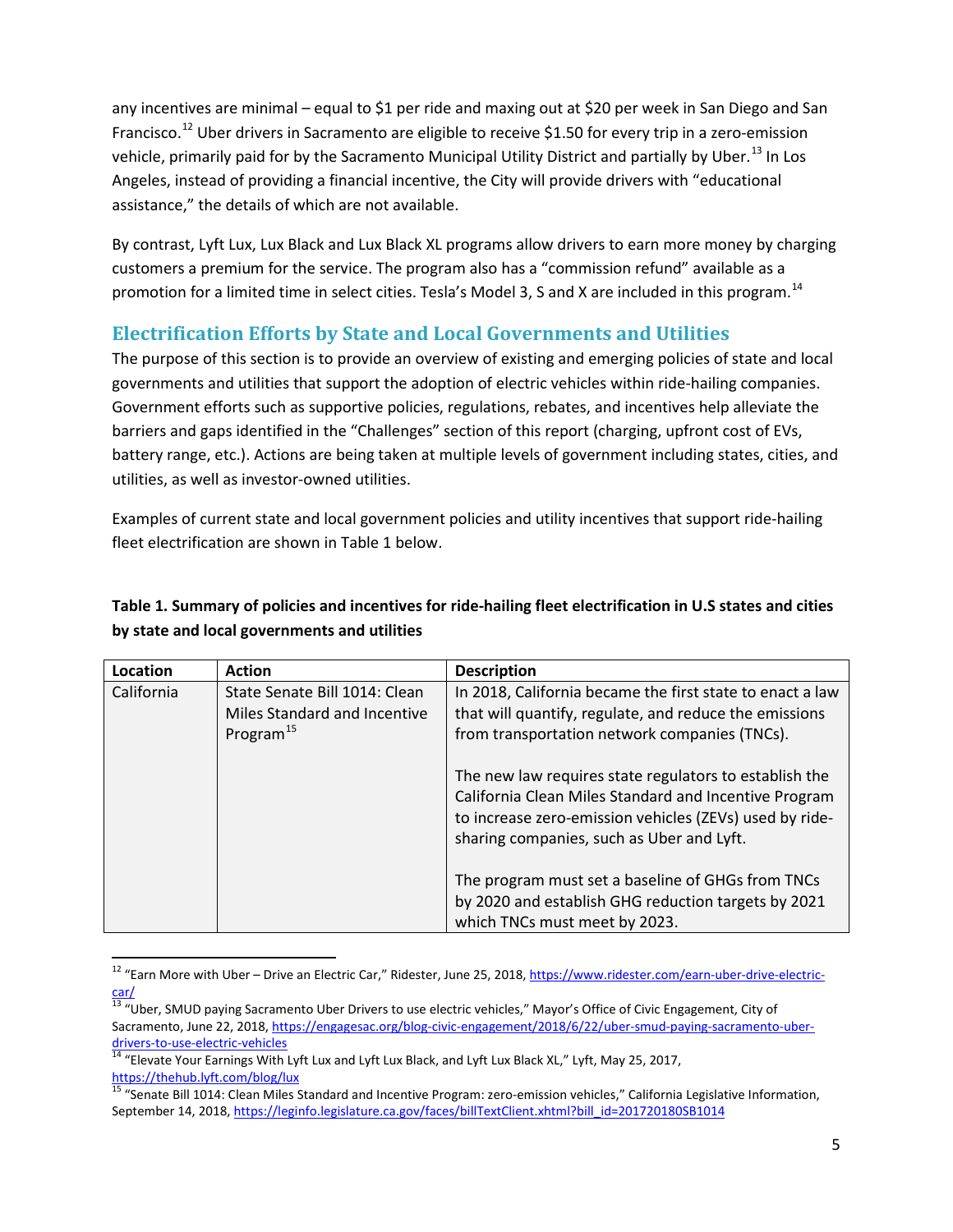| Columbus,<br>Ohio           | Smart Columbus's ride-hailing<br>rebates <sup>16</sup>                                            | Smart Columbus provided 40 \$3,000 rebates in 2018<br>and 2019 to central Ohio-based ride-hailing drivers or<br>companies to make the switch to new all-electric<br>vehicles.<br>The program required TNC drivers to drive 10,000<br>miles for ride-hailing services before receiving the<br>rebate.<br>Ultimately, 37 rebates were used by a local taxi |
|-----------------------------|---------------------------------------------------------------------------------------------------|----------------------------------------------------------------------------------------------------------------------------------------------------------------------------------------------------------------------------------------------------------------------------------------------------------------------------------------------------------|
|                             |                                                                                                   | company and three rebates went to local TNC drivers.                                                                                                                                                                                                                                                                                                     |
| Pittsburgh,<br>Pennsylvania | Duquesne Light Company and<br>Uber partnership <sup>17</sup>                                      | Duquesne Light Company is partnering with Uber to<br>raise awareness of EVs with Uber drivers, install fast-<br>charging stations, and potentially offer EV promotions<br>with local car dealerships.                                                                                                                                                    |
| Portland,<br>Oregon         | <b>Portland General Electric</b><br>(PGE) and Lyft partnership <sup>18</sup>                      | Lyft will purchase charging subscriptions from PGE's<br>Electric Avenue network and provide them to EV<br>drivers for free.                                                                                                                                                                                                                              |
| Sacramento,<br>California   | Sacramento Municipal Utility<br>District's (SMUD) incentive for<br>Uber drivers with an $EV^{19}$ | During a year-long pilot project, SMUD is contributing<br>\$1.25 per mile to Uber drivers who use electric<br>vehicles in its territory. Uber is also contributing an<br>additional \$0.25 to the EV drivers.<br>SMUD pays for the incentive in-part with credit<br>revenue from California's Low Carbon Fuel Standard.                                  |
| Washington<br>D.C.          | <b>Emissions Reduction Plan for</b><br>transportation network<br>companies <sup>20</sup>          | The District of Columbia requires private vehicle-for-<br>hire companies to develop a GHG reduction plan by<br>2022 that includes strategies to increase the number of<br>for-hire drivers with ZEVs and to increase the<br>percentage of vehicle miles completed by ZEVs relative<br>to total vehicle miles traveled.                                   |

# <span id="page-6-0"></span>**Drivers**

#### <span id="page-6-1"></span>**The Realities of Ride-Hailing**

Lyft and Uber drivers do not make much – according to "The Street," an online financial information resource, drivers make only \$8.55-\$11.77 per hour after expenses. As freelance workers, drivers do not

<span id="page-6-3"></span><span id="page-6-2"></span><sup>&</sup>lt;sup>16</sup> Interview with Andrew Conley, Smart Columbus, August 9, 2019<br><sup>17</sup> "Duquesne Light Company and Uber Announce Electric Vehicle Partnership," Duquesne Light Co., February 28, 2018, [https://www.duquesnelight.com/company/about/newsroom/2018/duquesne-light-company-and-uber-announce-electric](https://www.duquesnelight.com/company/about/newsroom/2018/duquesne-light-company-and-uber-announce-electric-vehicle-partnership)[vehicle-partnership](https://www.duquesnelight.com/company/about/newsroom/2018/duquesne-light-company-and-uber-announce-electric-vehicle-partnership)<br><sup>18</sup> "Lyft and PGE Bring Electric Vehicle Charging to Lyft Drivers," Portland General Electric, May 23, 2019,

<span id="page-6-4"></span>[https://www.portlandgeneral.com/our-company/news-room/news-releases/2019/05-23-2019-lyft-and-pge-bring-electric](https://www.portlandgeneral.com/our-company/news-room/news-releases/2019/05-23-2019-lyft-and-pge-bring-electric-vehicle-charging-to-lyft-drivers)[vehicle-charging-to-lyft-drivers](https://www.portlandgeneral.com/our-company/news-room/news-releases/2019/05-23-2019-lyft-and-pge-bring-electric-vehicle-charging-to-lyft-drivers)<br>
<sup>19</sup> "Uber, SMUD paying Sacramento Uber Drivers to use electric vehicles," Mayor's Office of Civic Engagement, City of

<span id="page-6-5"></span>Sacramento, June 22, 2018, [https://engagesac.org/blog-civic-engagement/2018/6/22/uber-smud-paying-sacramento-uber](https://engagesac.org/blog-civic-engagement/2018/6/22/uber-smud-paying-sacramento-uber-drivers-to-use-electric-vehicles)[drivers-to-use-electric-vehicles](https://engagesac.org/blog-civic-engagement/2018/6/22/uber-smud-paying-sacramento-uber-drivers-to-use-electric-vehicles)<br><sup>20</sup> U.S. Department of Energy, Alternative Fuels Data Center, [Accessed August 2019],<https://afdc.energy.gov/laws/12157>

<span id="page-6-6"></span>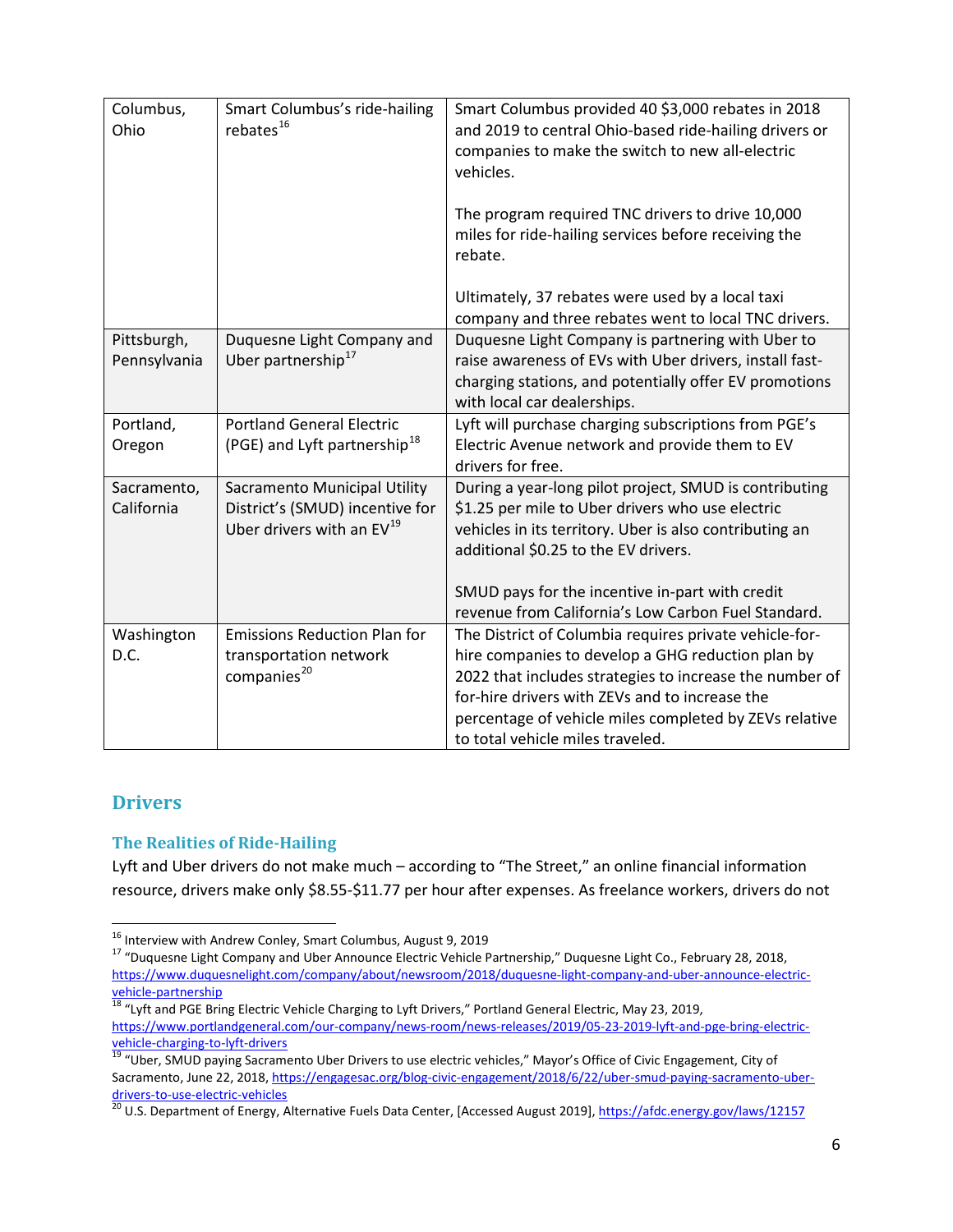qualify for employer benefits (including health care, sick leave, and vacation time) and assume the costs and risks of maintaining and operating their own vehicle.<sup>[21](#page-7-0)</sup> Drivers must also pay for their own commercial auto insurance since Uber and Lyft's insurance only covers driving time en route to a passenger pickup or with a passenger in the vehicle (not during driving while waiting for a ride request.) $^{22}$  $^{22}$  $^{22}$ 

In 2019, the National Labor Relations Board ruled that Uber drivers cannot form a union since they are independent contractors.<sup>[23](#page-7-2)</sup> Since then, both companies have actively worked to exempt drivers from employment protections.<sup>[24](#page-7-3)</sup>

Through our interviews with local ride-hailing drivers, some explained they used to make more money driving taxis, but cannot make the same amount now with Uber and Lyft. Several said they are now in debt from purchasing a car for ride-hailing and would likely continue driving to pay off their loans.

A 2018 study of ride-hailing drivers in New York City shed some light on who commonly drives for Uber and Lyft. Although Seattle and New York City are obviously different demographically, anecdotal evidence suggests similar trends. The study, conducted by the Center on Wage and Employment Dynamics, highlighted the following results:  $25$ 

- 97% of drivers are male
- 90% of drivers are immigrants
- 60-65% of drivers work full time as drivers, without another job
- 80% acquired a car to earn a living by driving
- 17% have a bachelors degree or higher
- 26% of drivers provide 90-100% of their family's income

In short, ride-hailing drivers who work for Uber and Lyft must take on a large amount of risk and upfront costs with little to no assurances or benefits from the companies themselves. Drivers from immigrant communities may choose to work for Uber and Lyft because it's easy to join and start earning income, but they face challenges, such as acquiring a vehicle, finding fair financing, and navigating the insurance system, that make it difficult to pivot to other ventures more profitable than ride-hailing.

<span id="page-7-0"></span> <sup>21</sup> Eric Reed, "How Much Do Uber and Lyft Drivers Make in 2018?" *The Street*, December 11, 2018,

<span id="page-7-1"></span><https://www.thestreet.com/personal-finance/education/how-much-do-uber-lyft-drivers-make-14804869><br><sup>22</sup> Scott Van Maldegiam, "Why Do I Need A Rideshare Insurance Policy," The Rideshare Guy, September 23, 2015,<br>https://therid

<span id="page-7-2"></span>https://therideshare-index.com/why-do-ineed-a-rideshare-policies-policies-policies-policies-policy-policy-poli<br>23 Vanessa Romo, "Uber Drivers Are Not Employees, National Labor Relations Board Rules," NPR, May 15, 2019, [https://www.npr.org/2019/05/15/723768986/uber-drivers-are-not-employees-national-relations-board-rules-drivers-saw-it](https://www.npr.org/2019/05/15/723768986/uber-drivers-are-not-employees-national-relations-board-rules-drivers-saw-it-com)[com](https://www.npr.org/2019/05/15/723768986/uber-drivers-are-not-employees-national-relations-board-rules-drivers-saw-it-com)

<span id="page-7-3"></span> $^{24}$  Noam Scheiber, "Debate Over Uber and Lyft Drivers' Rights in California Has Split Labor," The New York Times, June 29, 2019, <https://www.nytimes.com/2019/06/29/business/economy/uber-lyft-drivers-unions.html><br><sup>25</sup> James A. Parrot and Michael Reich, "An Earnings Standard for New York City's App-Based Drivers: Economic Analysis and

<span id="page-7-4"></span>Policy Assessment," Center for New York City Affairs: June 2018

[https://static1.squarespace.com/static/53ee4f0be4b015b9c3690d84/t/5b3a3aaa0e2e72ca74079142/1530542764109/Parrott-](https://static1.squarespace.com/static/53ee4f0be4b015b9c3690d84/t/5b3a3aaa0e2e72ca74079142/1530542764109/Parrott-Reich+NYC+App+Drivers+TLC+Jul+2018jul1.pdf)[Reich+NYC+App+Drivers+TLC+Jul+2018jul1.pdf](https://static1.squarespace.com/static/53ee4f0be4b015b9c3690d84/t/5b3a3aaa0e2e72ca74079142/1530542764109/Parrott-Reich+NYC+App+Drivers+TLC+Jul+2018jul1.pdf)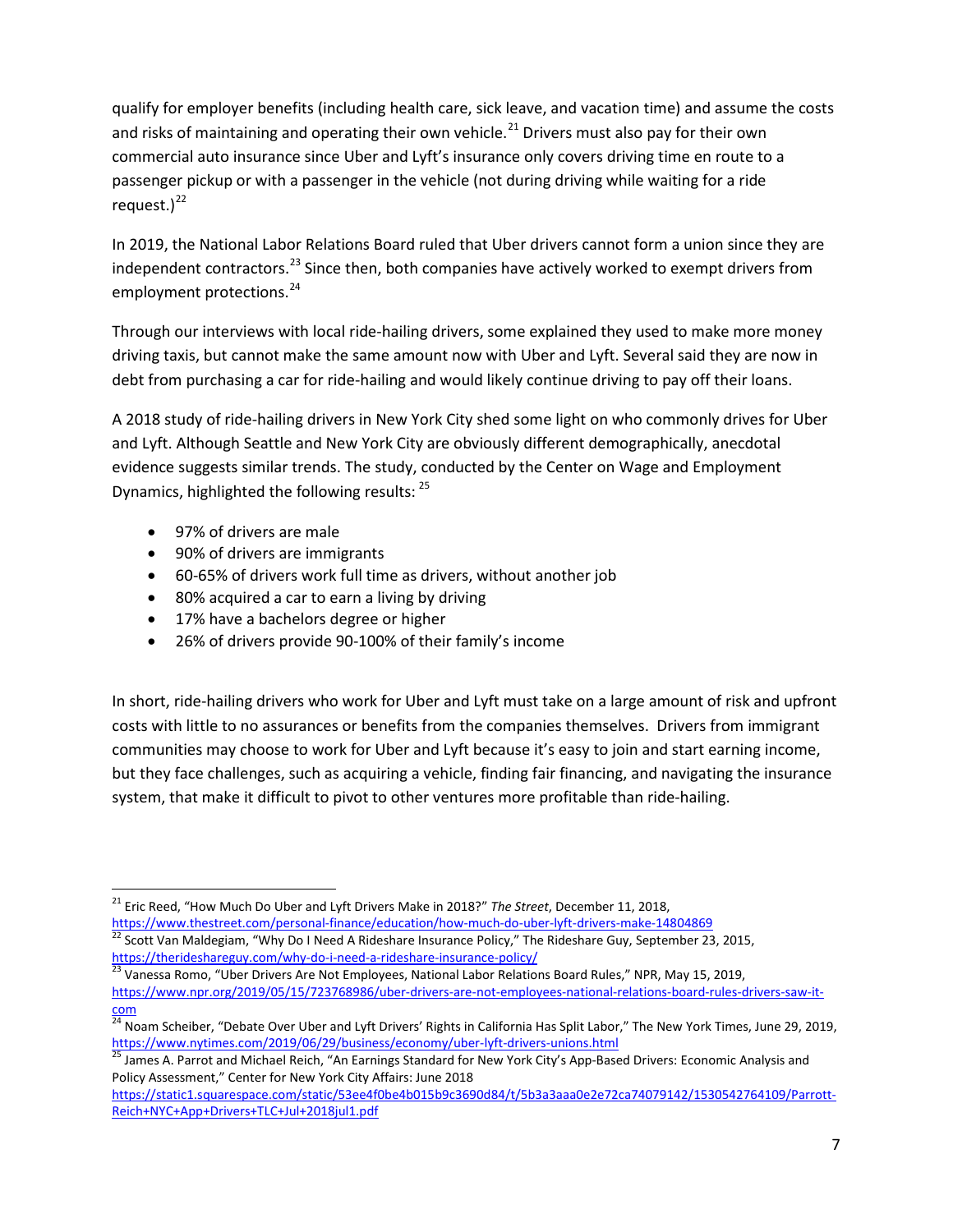#### <span id="page-8-0"></span>**Benefits of EVs for Ride-Hailing**

Drivers for ride-hailing services have a lot to gain from driving electric, primarily by significantly lowering their fuel and maintenance costs. Through these savings, ride-hailing drivers can pay for the incremental cost of an EV much more quickly than a private vehicle owner because, on average, electric TNC vehicles cover 3-5 times more miles each year than private vehicles.

The potential cost savings of driving an electric vehicle, compared to a conventional internal combustion engine car, are substantial. According to the Rocky Mountain Institute, full-time ride-hailing drivers (50+ hours per week) can save over \$5,200 each year in fuel and maintenance costs by upgrading to an electric car from a gas car, as shown in Figure 1 and 2.<sup>[26](#page-8-1)</sup> Since Washington's electricity rates are among the cheapest in the nation – approximately \$0.11 per kilowatt hour for the Seattle area<sup>[27](#page-8-2)</sup> – full-time drivers in Seattle could save even more (approximately \$5,500) with an EV.<sup>[28](#page-8-3)</sup>

### **Figure 1. Fuel savings for ride-hailing drivers from switching to an electric vehicle – Rocky Mountain Institute**



# **Fuel Savings with Electric Vehicles**

<span id="page-8-1"></span><sup>&</sup>lt;sup>26</sup> Richard Li, Garret Fitzgerald, "Ride-Hailing Drivers Are Ideal Candidates for Electric Vehicles," Rocky Mountain Institute, March 29, 2018[, https://rmi.org/ride-hailing-drivers-ideal-candidates-electric-vehicles/.](https://rmi.org/ride-hailing-drivers-ideal-candidates-electric-vehicles/) The study assumed the average gas car's fuel efficiency was 25 miles per gallon, gas was \$2.50 per gallon, and electricity was \$0.125 per kilowatt hour. EV public charging in Austin, Texas, costs \$50 per year through Austin Energy.

<span id="page-8-2"></span><sup>&</sup>lt;sup>27</sup> "Average Energy Prices, Seattle-Tacoma-Bellevue-July 2019," U.S. Bureau of Labor Statistics, [Accessed August 2019], [https://www.bls.gov/regions/west/news-](https://www.bls.gov/regions/west/news-release/averageenergyprices_seattle.htm#targetText=Seattle%20area%20households%20paid%20an,per%20therm%20spent%20last%20year.)

[release/averageenergyprices\\_seattle.htm#targetText=Seattle%20area%20households%20paid%20an,per%20therm%20spent%](https://www.bls.gov/regions/west/news-release/averageenergyprices_seattle.htm#targetText=Seattle%20area%20households%20paid%20an,per%20therm%20spent%20last%20year.) [20last%20year.](https://www.bls.gov/regions/west/news-release/averageenergyprices_seattle.htm#targetText=Seattle%20area%20households%20paid%20an,per%20therm%20spent%20last%20year.)

<span id="page-8-3"></span> $\overline{^{28}}$  Calculated using \$0.11 per kilowatt hour instead of \$0.125.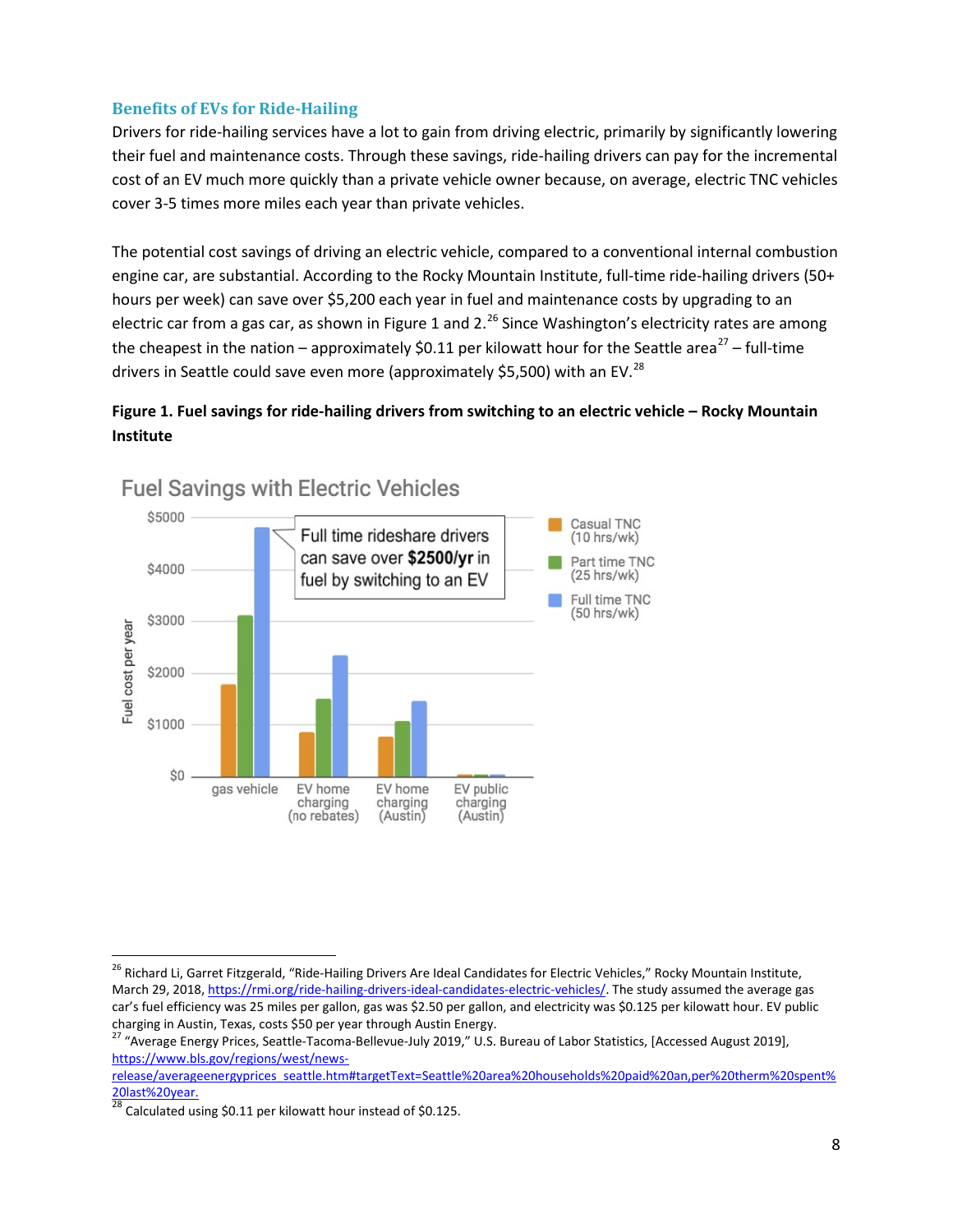#### **Figure 2. Maintenance savings for ride-hailing drivers from switching to an electric vehicle – Rocky Mountain Institute**



Since they drive long distances, full-time ride-hailing drivers can expect fuel savings that accrue "at least twice as quickly" as for private EV owners, according to the International Council on Clean Transportation (ICCT).<sup>[29](#page-9-0)</sup> But nearly all ride-hailing drivers can benefit financially from EVs. The Rocky Mountain Institute ultimately recommends drivers who are on the road for 20 hours or more per week, or those who own a car older than model year 2007, to make the switch to an EV.<sup>[30](#page-9-1)</sup>

A key point from the ICCT on ride-hailing electrification (see Figure 3) is the importance for drivers to have the ability to charge at home during off-hours, allowing them to fuel their car inexpensively and start the next day with a full battery. If a driver relies solely on charging from public fast chargers, which can cost \$0.30 per kilowatt hour, the payback for an EV will take much longer. An EV dependent on fastcharging is likely to have higher costs per mile as well as greater opportunity costs from time spent refueling than a gas or hybrid vehicle.

The ICCT predicts EVs with nightly at-home charging will reach total cost parity with hybrid vehicles (without tax incentives) by 2023, as shown by Figure 3. They note separately that EVs are already at cost parity with hybrids if including the EV federal tax credit of \$7,500.<sup>[31](#page-9-2)</sup> However, claiming the full value of the federal tax credit requires the owner to have a tax liability of at least that amount; the low wages of ride-hailing drivers means that many may not see the full benefit of that tax credit.

<span id="page-9-0"></span><sup>&</sup>lt;sup>29</sup> Nikita Pavlenko, Peter Slowik, Nic Lutsey, "When does electrifying shared mobility make economic sense?" ICCT: January<br>2019, https://theicct.org/sites/default/files/publications/Electric shared mobility 20190114.pdf

<span id="page-9-1"></span><sup>&</sup>lt;sup>30</sup> Richard Li, Garret Fitzgerald, "Ride-Hailing Drivers Are Ideal Candidates for Electric Vehicles," Rocky Mountain Institute,<br>March 29, 2018, https://rmi.org/ride-hailing-drivers-ideal-candidates-electric-vehicles/.

<span id="page-9-2"></span> $31$  Peter Slowik, Nikita Pavlenko, and Nic Lutsey, "Emerging policy approaches to electrify ride-hailing in the United States," ICCT: January 2019[, https://theicct.org/sites/default/files/publications/EV\\_ridehailing\\_policy\\_approaches\\_20190108.pdf](https://theicct.org/sites/default/files/publications/EV_ridehailing_policy_approaches_20190108.pdf)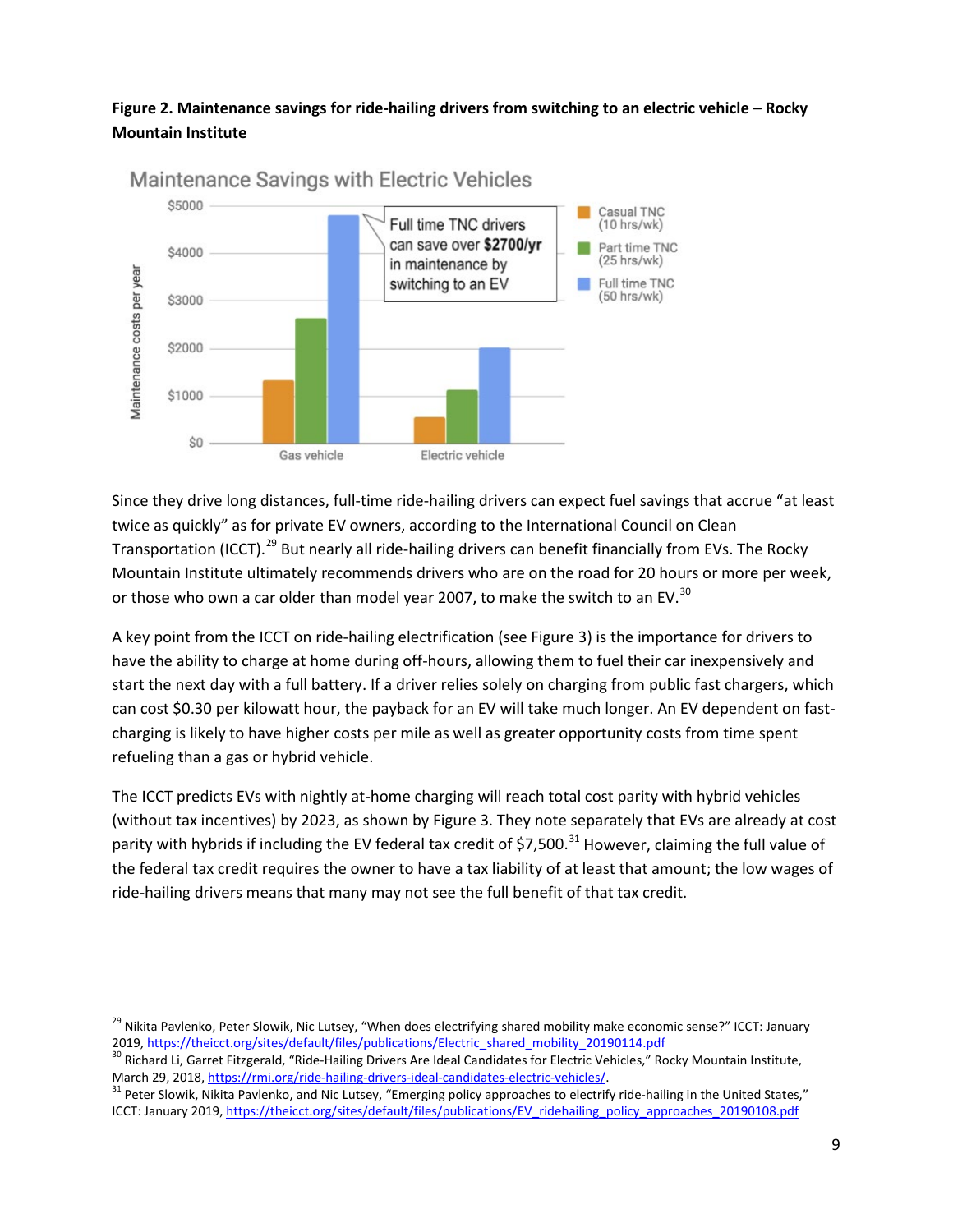

#### **Figure 3. Five-year cost of operation for electric and hybrid vehicles – ICCT**

Aside from fuel and maintenance savings, there may be less tangible benefits of electrifying ride-hailing vehicles. Anecdotal evidence indicates ride-hailing drivers can make more money in tips by driving an  $EV<sup>32</sup>$  $EV<sup>32</sup>$  $EV<sup>32</sup>$  Passengers may ultimately appreciate and reward a clean, quick, high-tech, and nearly silent vehicle.<sup>[33](#page-10-2)</sup> In fact, the perceptions of consumers who ride in an EV are overwhelmingly positive, often leading to deeper conversations around electric vehicles' benefits and capabilities during the ride itself. $34$ 

According to Lyft, rides within its Green Mode program receive similar ratings to other rides despite the longer wait time for the rides, indicating that the value Green Mode passengers place on riding in a fuel-efficient vehicle offsets any disincentive to wait for such a vehicle.<sup>[35](#page-10-4)</sup> If Lyft expands and promotes its Green Mode program, EV drivers could conceivably see greater demand than drivers with conventional gas cars, particularly in an environmentally conscious city like Seattle.

#### <span id="page-10-0"></span>**Driver Perspectives of EVs**

In July 2019, the Puget Sound Clean Air Agency conducted initial outreach to ride-hailing drivers at Sea-Tac Airport and brought the Agency's own electric vehicle – a Chevy Bolt.

During conversations with drivers, several common themes were evident:

• **Most drivers are aware of electric vehicles, but are not familiar with how they work or their benefits to ride-hailing services**. Similar to awareness within the general public of EVs, drivers often confuse hybrid vehicles as EVs or still believe EVs require gasoline and/or oil.

<span id="page-10-1"></span><sup>&</sup>lt;sup>32</sup> Lauren Switzer, "The TNC Campaign Webinar," Forth & Lyft[, http://evsharedmobility.org/resource/the-tnc-campaign](http://evsharedmobility.org/resource/the-tnc-campaign-webinar/)[webinar/](http://evsharedmobility.org/resource/the-tnc-campaign-webinar/)

<span id="page-10-2"></span><sup>&</sup>lt;sup>33</sup> Gabe Ets-Hokin, "What Happens When You Drive a Chevy Bolt EV for Rideshare," The Rideshare Guy, February 15, 2019, <https://therideshareguy.com/driving-a-chevy-bolt-ev-for-rideshare/> 34 Interview in the Nueshare Guy, February 15, 2019,<br><sup>34</sup> Joe Cella, "Ride-Sharing with Electric Vehicles Brings Benefits to Drivers and Consumers," Great

<span id="page-10-3"></span><sup>2019</sup>[, https://www.betterenergy.org/blog/ride-sharing-with-electric-vehicles-brings-benefits-to-drivers-and-consumers/](https://www.betterenergy.org/blog/ride-sharing-with-electric-vehicles-brings-benefits-to-drivers-and-consumers/) 35 Interview with Lyft's Sustainability Policy Manager, Jon Walker, July 23, 2019

<span id="page-10-4"></span>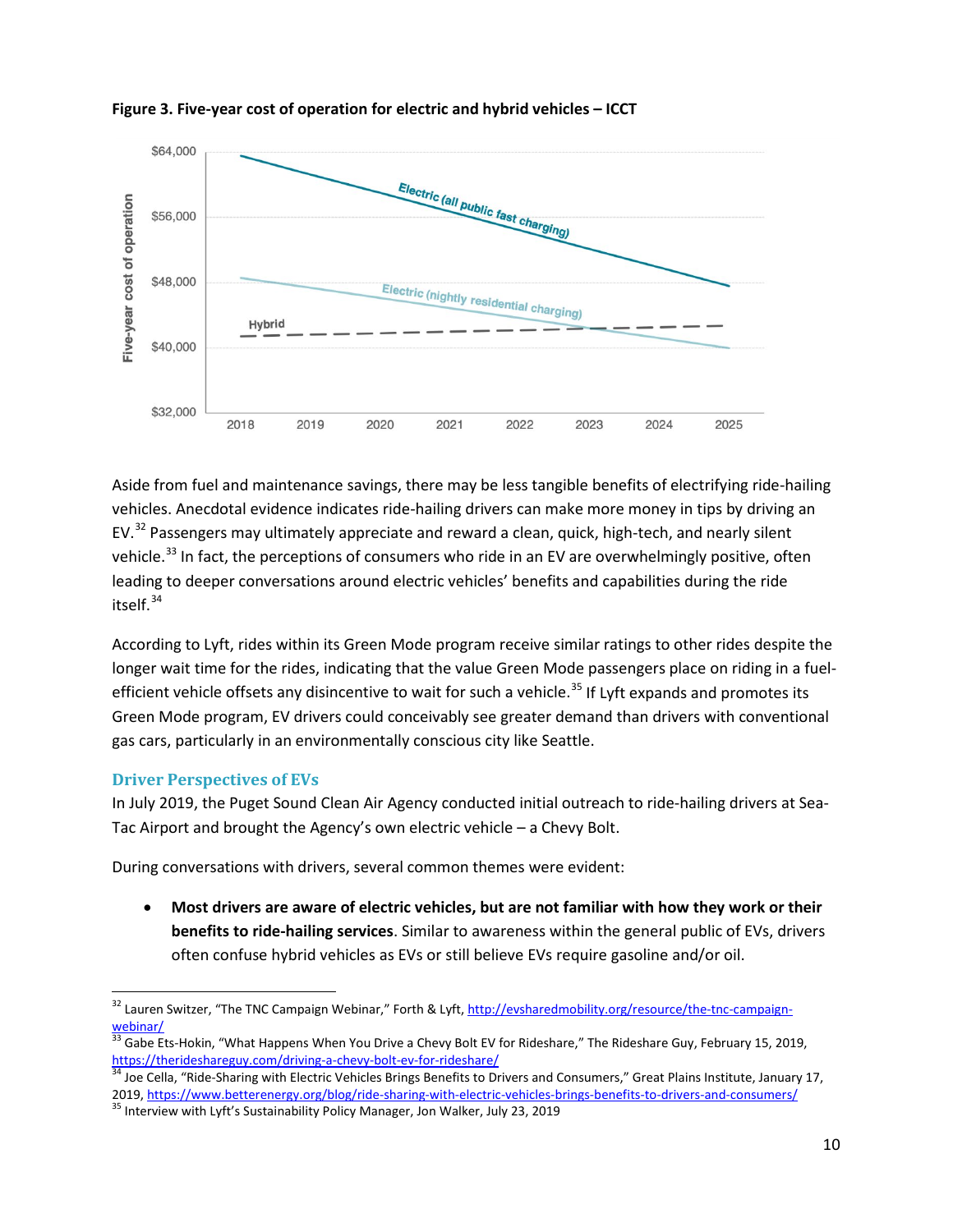- **The wide majority of drivers do not understand how to "refuel" an electric vehicle**. Although many understand an EV must be plugged in to recharge, nearly all drivers were unaware of the three levels of charging, charging times, and cost of charging.
- **Despite misperceptions of electric vehicles, most drivers say they would drive an EV for ridehailing**. Even before learning about the key benefits of EVs, many drivers expressed overwhelming positivity about electric vehicles. Several mentioned that ride-hailing will inevitably become all-electric.
- **Fuel savings was the main reason drivers expressed interest in electric vehicles**. Unsurprisingly, most drivers found the difference in cost between gas and electricity (and, to a lesser extent, maintenance savings with EVs) to be appealing. Some drivers also stated they appreciated that EVs were cleaner for the air and environment.
- **The two largest obstacles for drivers were a lack of overnight charging options and not enough available EV models**, particularly vehicles large enough to accommodate passengers and their luggage. Many drivers live in multi-family housing and therefore are unlikely to have access to reliable and inexpensive charging options. Furthermore, most drivers found the Agency's Chevy Bolt to be too small – especially the trunk – to be able to comfortably fit passengers and their belongings for rides to and from the airport or cruise terminals.

# <span id="page-11-0"></span>**Challenges for Ride-Hailing Electrification**

This section discusses some of the most common barriers to electric vehicle adoption and how they may or may not apply to outreach efforts with ride-hailing drivers in the Seattle area.

# <span id="page-11-1"></span>**Charging**

Overall, it appears the lack of ready access to charging is the biggest obstacle ride-hailing drivers face when considering a switch to an electric vehicle.

A typical ride-hailing driver doesn't have to think much about refueling their car. Ten to fifteen minutes at a gas station is all that's needed before the driver is back on the road, ready for another ride.

Refueling an EV isn't quite as easy. While public charging stations continue to be built in Washington, more fast chargers are needed in locations convenient for ride-hailing drivers. The ICCT recommends fast chargers be built near drivers' homes, where they commonly take breaks, and close to popular destinations, such as airports.<sup>[36](#page-11-2)</sup> And ride-hailing drivers need public-charging options more than a typical private EV owner.<sup>[37](#page-11-3)</sup> As seen from the efforts to electrify taxis in Washington D.C., multiple,

<span id="page-11-2"></span><sup>&</sup>lt;sup>36</sup> Peter Slowik, Lina Fedirko, and Nic Lutsey, "Assessing ride-hailing company commitments to electrification," ICCT: February<br>2019, https://theicct.org/sites/default/files/publications/EV Ridehailing Commitment 20190220

<span id="page-11-3"></span><sup>&</sup>lt;sup>37</sup> Conner Smith, "National Overview of TNC Electrification," Atlas Public Policy: August 2019, [http://evsharedmobility.org/wp](http://evsharedmobility.org/wp-content/uploads/2019/08/National-Overview-v1.0.pdf)[content/uploads/2019/08/National-Overview-v1.0.pdf](http://evsharedmobility.org/wp-content/uploads/2019/08/National-Overview-v1.0.pdf)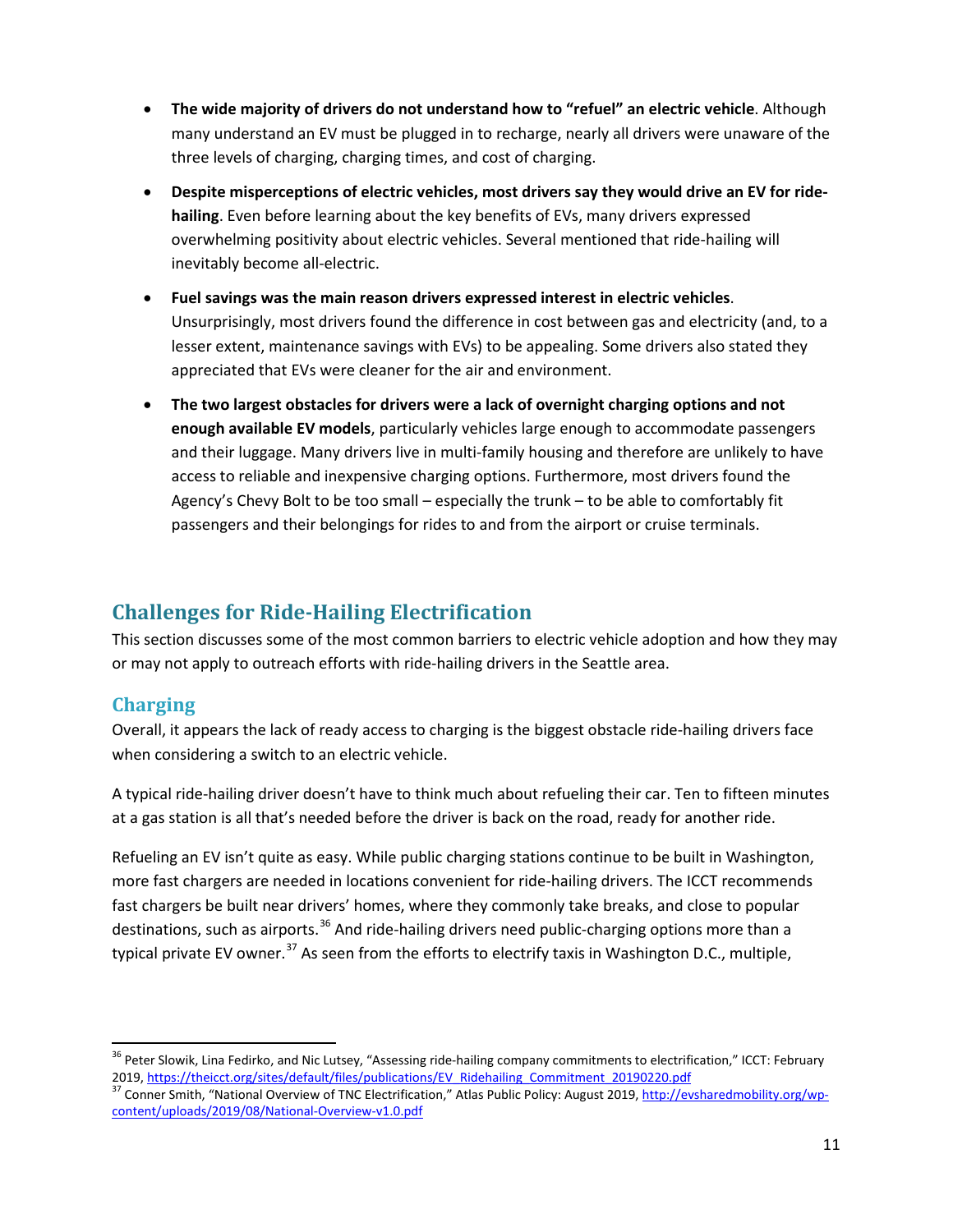reliable, and relatively inexpensive public chargers are key to ensuring ride-hailing drivers successfully transition to EVs. [38](#page-12-1)

One of the major challenges of charging from a driver perspective is the opportunity cost of time spent waiting in line or refueling at a charger, which can add up quickly. The ICCT estimated a long-range EV (250+ miles) would require an average of one stop every five days to recharge, assuming they had access to overnight charging. They also estimated each stop would take about 45 minutes (assuming today's fast-charging technology), adding up to more than 40 hours per year spent charging compared to nearly 10 hours fueling a gas vehicle per year.<sup>[39](#page-12-2)</sup> This 30+-hour difference equals valuable time drivers could use to provide rides and earn money.

Another barrier is the cost of public charging. Charging rates can vary and are often in addition to parking lot or garage access fees. Fast-charging rates in particular differ based on the charging company provider and their preferred pricing or membership model. The ICCT estimates fast-charging rates range from \$0.27 to \$0.49 per kilowatt hour, at least twice as high as their estimate for residential electricity rates (\$0.13 per kilowatt hour). In the end, ride-hailing drivers dependent on fast-charging to refuel their vehicle have 25% higher operating costs than those with overnight residential charging.<sup>[40](#page-12-3)</sup> Ultimately, access to nightly residential charging is vital for ride-hailing drivers since it is much more cost-effective than relying solely on public fast-charging.<sup>[41](#page-12-4)</sup>

However, a large number of ride-hailing drivers live in multi-family housing, limiting the opportunities for reliable at-home charging. Although building codes are starting to address "EV readiness," the vast majority of multi-family units in the Seattle area do not have charging stations.

Ultimately, future outreach to ride-hailing drivers will need to specifically target drivers with dependable at-home charging options (or the ability to secure charging in the near future) that allow them to refuel inexpensively, avoid high opportunity costs of public charging during the day, and leave home each day with a full battery.

# <span id="page-12-0"></span>**Upfront Cost**

Another significant challenge for ride-hailing drivers – also seen in the wider private vehicle market – is the higher upfront cost of electric vehicles. EVs, at least for now, commonly cost up to \$10,000 more than comparable gas cars.<sup>[42](#page-12-5)</sup> Although ride-hailing drivers are likely to recoup these additional costs much faster than a typical car buyer, paying more upfront puts a significant burden on drivers to find additional capital, often at already unfavorable lending rates.

<span id="page-12-1"></span> $38$  Maxine Joselow, "Long line, one charger and a 'disaster' for cabbies," E&E News, March 14, 2019, <https://www.eenews.net/climatewire/2019/03/14/stories/1060127241>

<span id="page-12-2"></span><sup>39</sup> Nikita Pavlenko, Peter Slowik, Nic Lutsey, "When does electrifying shared mobility make economic sense?" ICCT: January<br>2019, https://theicct.org/sites/default/files/publications/Electric\_shared\_mobility\_20190114.pdf

<span id="page-12-3"></span><sup>&</sup>lt;sup>40</sup> Nikita Pavlenko, Peter Slowik, Nic Lutsey, "When does electrifying shared mobility make economic sense?" ICCT: January<br>2019, https://theicct.org/sites/default/files/publications/Electric shared mobility 20190114.pdf

<span id="page-12-4"></span><sup>&</sup>lt;sup>41</sup> Peter Slowik, Lina Fedirko, and Nic Lutsey, "Assessing ride-hailing company commitments to electrification," ICCT: February<br>2019, https://theicct.org/sites/default/files/publications/EV Ridehailing Commitment 20190220

<span id="page-12-5"></span><sup>&</sup>lt;sup>42</sup> Peter Slowik, Nikita Pavlenko, and Nic Lutsey, "Emerging policy approaches to electrify ride-hailing in the United States," ICCT: January 2019[, https://theicct.org/sites/default/files/publications/EV\\_ridehailing\\_policy\\_approaches\\_20190108.pdf](https://theicct.org/sites/default/files/publications/EV_ridehailing_policy_approaches_20190108.pdf)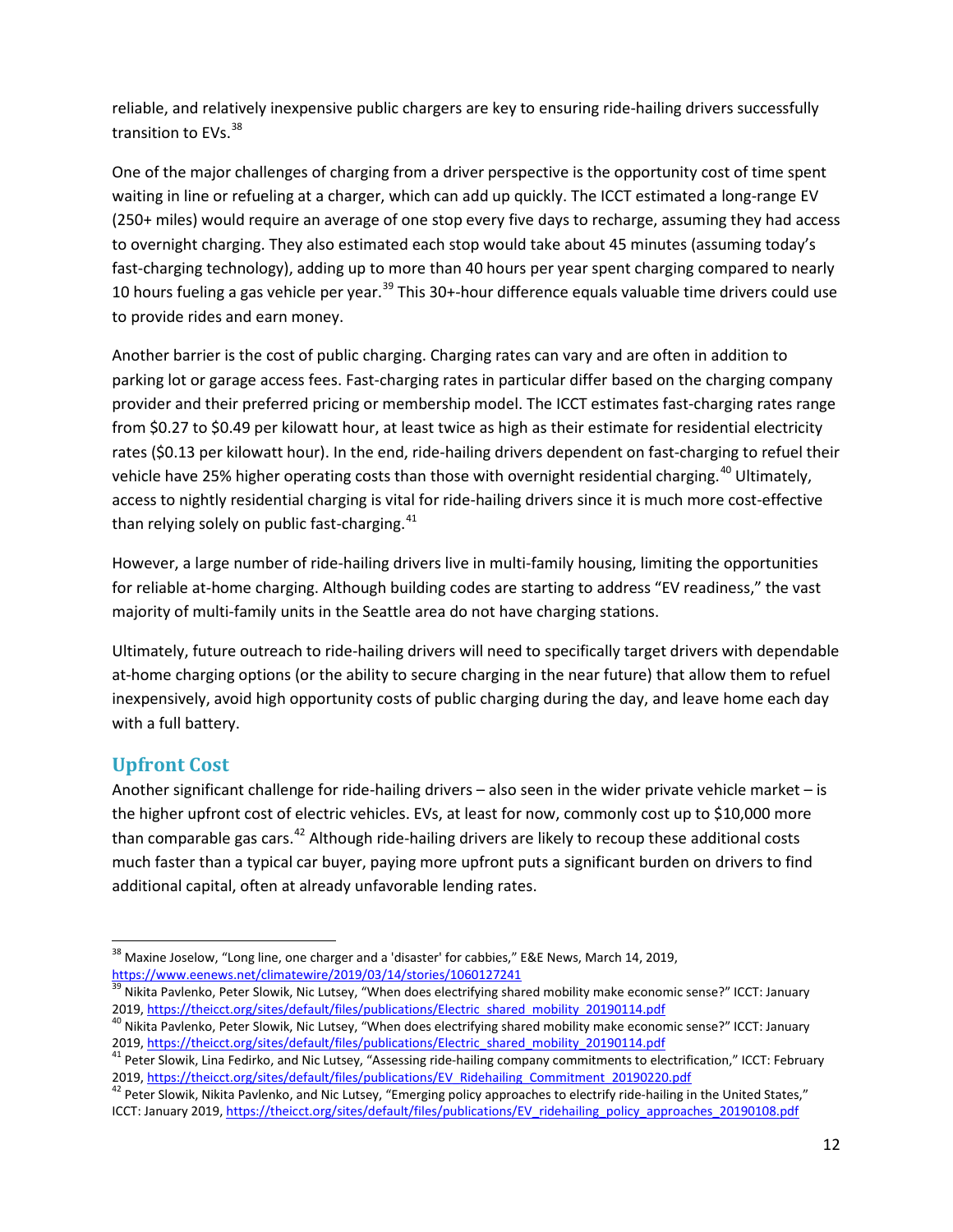Drivers can take advantage of the federal tax credit for new electric vehicles. However, the tax credit only benefits taxpayers with at least \$7,500 in tax liability – something that lower-income earners may not fully trigger. EV buyers also must pay the entire upfront cost of the vehicle at the time of purchase (as opposed to a rebate) and can only receive the tax credit after they file their taxes the following year.

Furthermore, the tax credit for the Chevy Bolt – one of the few long-range EVs available in Washington in 2019 – is phasing out and will expire after March 2020, taking away a strong purchase incentive for a vehicle that is ideal in many ways for ride-hailing.

As of August 2019, in Washington State, the first \$25,000 of a new electric vehicle purchase or the first \$16,000 of a used electric vehicle purchase is exempt from state sale sales tax, reducing most all-electric and several plug-in hybrid vehicles' overall purchase price. At the same time, the state increased the annual registration fee for electric vehicles to \$225, the highest in the country.

Used EVs provide a cheaper alternative for ride-hailing drivers, but most inexpensive options on the used car market today do not have the battery range (150+ miles) or the size full-time ride-hailing drivers need to transport passengers and their belongings.

Future outreach will need to provide tools for drivers to quickly and easily calculate their total cost of ownership and payback period, as well as guidance on how to take advantage of federal and state tax incentives for EVs. Information on where to obtain fair financing will also be key to increasing EV adoption among ride-hailing drivers, whose credit history may or may not qualify them for market-rate loans.

#### <span id="page-13-0"></span>**Range**

The first question from most ride-hailing drivers when they see an electric vehicle: how far can it go?

For drivers who depend on transporting their passengers safely and easily to their destination for a living, knowing how far a car can go is incredibly important.

Fortunately, long-range electric vehicles (200+ miles) should cover the driving needs of most ride-hailing drivers. On average, ride-hailing drivers travel 136 miles per day, according to the Rocky Mountain Institute.<sup>[43](#page-13-1)</sup> In Austin, only 10% of Chevrolet Bolt drivers went farther than the Bolt's 238-mile range per day.<sup>[44](#page-13-2)</sup> The ICCT estimates that a long-range EV fully-charged overnight would cover 95% of a full-time ride-hailing driver's daily miles and 99% of a part-time driver's daily miles.<sup>[45](#page-13-3)</sup>

The National Center for Sustainable Transportation agrees, saying that "range limitations are not an issue: there is no distinguishable difference between gas and electric cars driving for TNCs."[46](#page-13-4)

<span id="page-13-1"></span><sup>&</sup>lt;sup>43</sup> Richard Li, Garret Fitzgerald, "Ride-Hailing Drivers Are Ideal Candidates for Electric Vehicles," Rocky Mountain Institute,<br>March 29, 2018, https://rmi.org/ride-hailing-drivers-ideal-candidates-electric-vehicles/

<span id="page-13-2"></span><sup>&</sup>lt;sup>44</sup> Peter Slowik, Nikita Pavlenko, and Nic Lutsey, "Emerging policy approaches to electrify ride-hailing in the United States,"<br>ICCT: January 2019, https://theicct.org/sites/default/files/publications/EV ridehailing polic

<span id="page-13-3"></span><sup>&</sup>lt;sup>45</sup> Nikita Pavlenko, Peter Slowik, Nic Lutsey, "When does electrifying shared mobility make economic sense?" ICCT: January<br>2019, https://theicct.org/sites/default/files/publications/Electric shared mobility 20190114.pdf

<span id="page-13-4"></span><sup>&</sup>lt;sup>46</sup> Alan Jenn, "Emissions Benefits of Electric Vehicles in Uber and Lyft Services," National Center for Sustainable Transportation: August 2019[: https://escholarship.org/uc/item/15s1h1kn](https://escholarship.org/uc/item/15s1h1kn)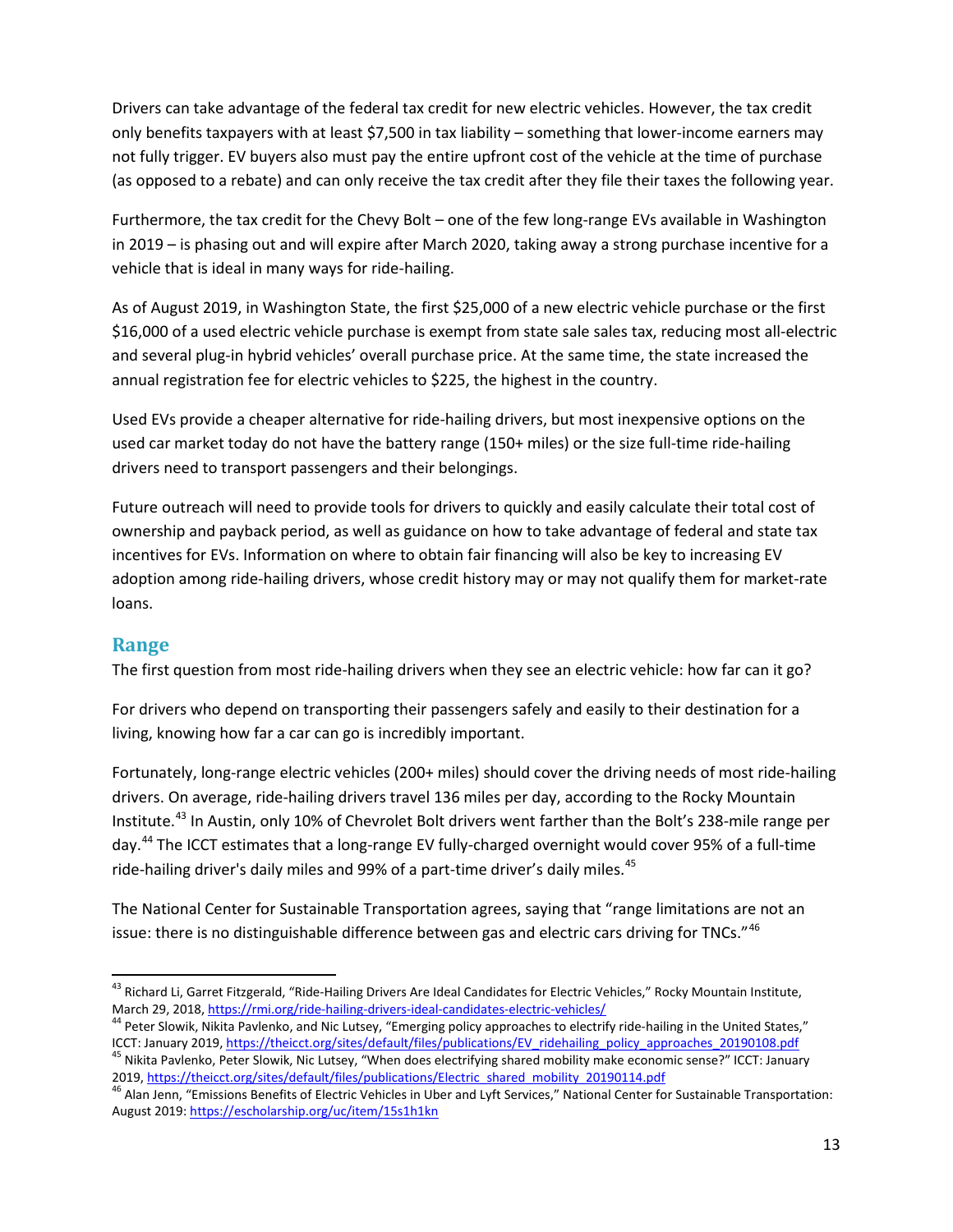Future outreach to ride-hailing drivers should strongly convey that long-range EVs will cover the majority of full-time ride-hailing mileage requirements and provide information on the available EV models most suited for ride-hailing services.

# <span id="page-14-0"></span>**Available EV Models**

More carmakers are releasing new electric vehicle models, but the variety of EV models remains limited, especially in states like Washington without a zero-emission vehicle standard.

Additionally, most affordable EVs are smaller vehicles with less trunk space than popular ride-hailing vehicles, such as the Toyota Prius. Although larger EV options are expected soon, such as the Kia Niro or Hyundai Kona, their availability is currently limited at Washington dealerships.

Outreach efforts to ride-hailing drivers should highlight EVs large enough for ride-hailing as they come to market in the Seattle area. Outreach materials also could provide information on each EV's interior dimensions, particularly trunk space, and how those dimensions compare to more-traditional vehicles owned by ride-hailing drivers.

# <span id="page-14-1"></span>**Comparison with Hybrids**

Many ride-hailing drivers in the Seattle area choose to drive hybrid vehicles because of the fuel savings and Sea-Tac Airport's fuel efficiency requirement for ride-hailing vehicles picking up passengers (45 miles per gallon for Uber, 40 mpg for Lyft).

Due to their quick refueling times and lower purchase price, hybrid vehicles, for now, may make more sense financially than electric vehicles for ride-hailing drivers. An analysis by the ICCT of the five-year total cost of operation per mile for ride-hailing vehicles found that hybrids (\$0.21 per mile) currently cost less to operate than EVs with a 250-mile range (\$0.25 per mile) or a 200-mile range (\$0.26 per mile). The analysis did not take into account other factors, such as federal or state tax incentives or the inexpensiveness of Washington's electricity rates, but did include the opportunity costs of charging. Eventually, EVs will be the clear choice for ride-hailing drivers, even without incentives. The ICCT anticipates the operations costs of EVs will decrease by 18-20 percent through 2025. $47$ 

Future outreach should highlight EV incentives from federal, state, and local governments and utilities, to make the business case for transitioning to an electric vehicle and compare with popular hybrid vehicle models. Conversations with drivers should also identify other policy levers that could reward drivers with EVs instead of hybrids and accelerate electrification. Additionally, as mentioned earlier, outreach will primarily focus on drivers with access to inexpensive at-home charging due to the potential for lower operations costs.

# <span id="page-14-2"></span>**Awareness of EVs**

Ride-hailing drivers appear to be as knowledgeable about electric vehicles as the general public. According to a survey by AAA, most Americans do not understand the advantages of EVs or the variety

<span id="page-14-3"></span><sup>&</sup>lt;sup>47</sup> Nikita Pavlenko, Peter Slowik, Nic Lutsey, "When does electrifying shared mobility make economic sense?" ICCT: January 2019[, https://theicct.org/sites/default/files/publications/Electric\\_shared\\_mobility\\_20190114.pdf](https://theicct.org/sites/default/files/publications/Electric_shared_mobility_20190114.pdf)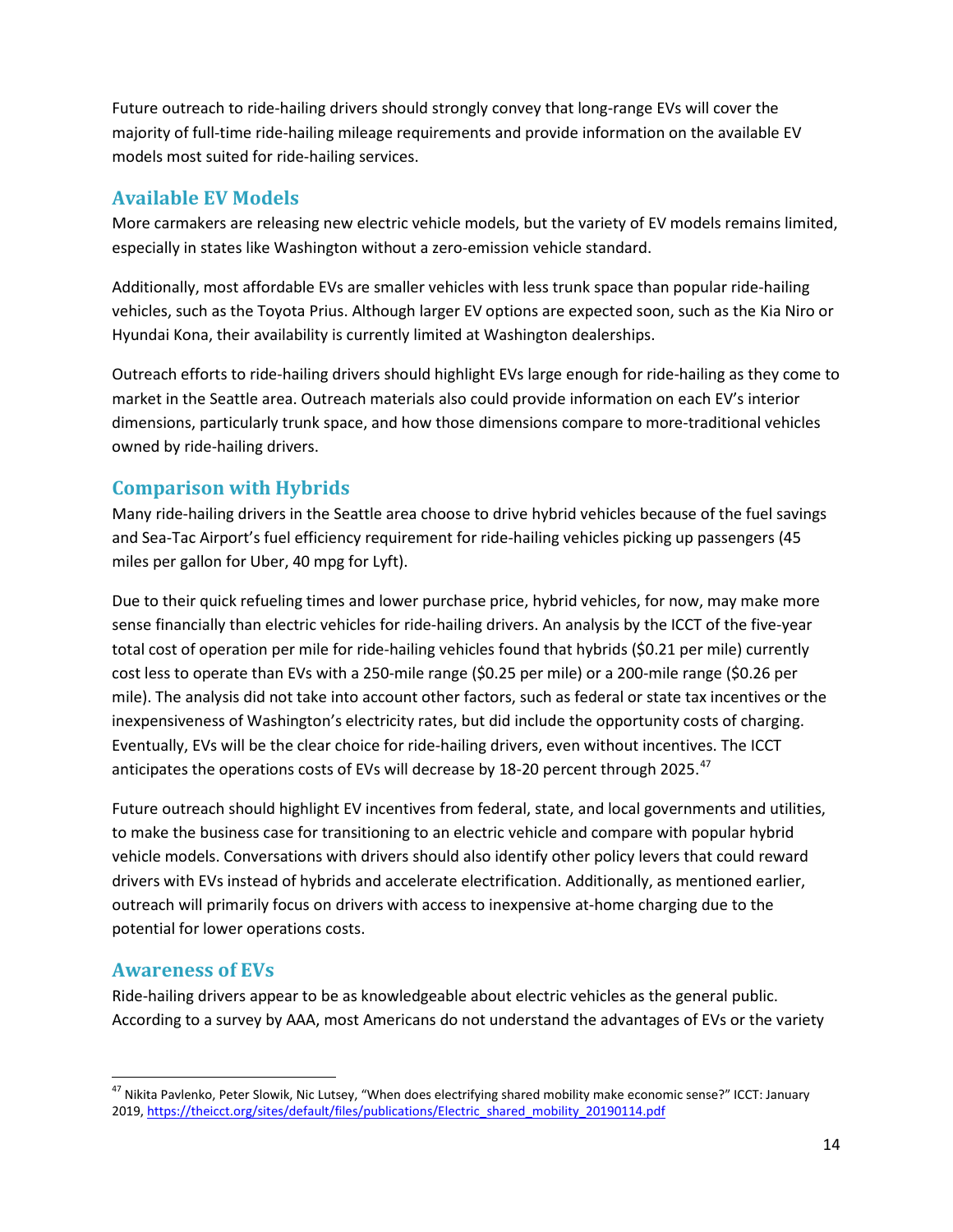of EV models currently available.<sup>[48](#page-15-3)</sup> Similarly, ride-hailing drivers are unfamiliar with how EVs may help them save money, how they charge, or which EV models may be useful for ride-hailing. Many have heard of or seen luxury electric cars, such as Teslas, but have little knowledge of more affordable EVs.

Despite their lack of familiarity, ride-hailing drivers seem to be receptive to learning about EVs, particularly the financial benefits of driving electric. Other useful information ride-hailing drivers requested during our initial outreach included tax incentives, public charging locations, programs by ride-hailing companies to encourage electrification, and low-interest financing options.

# <span id="page-15-0"></span>**Recommendations**

This section outlines recommended driver engagement strategies based on the research presented in this report, as a deliverable for this project's Task 1. Tasks 2 and 3 will be accomplished by implementing a combination of the following outreach strategies, as agreed upon by project partners and confirmed with the Project Manager (SDOT).

This section also provides recommendations for action – possibly in concert with this outreach project – to increase the likelihood of EV adoption by ride-hailing drivers in Seattle.

# <span id="page-15-1"></span>**Outreach**

To increase ride-hailing drivers' awareness of electric vehicles within the Seattle-area, and after reviewing previous reports and studies on ride-hailing electrification as well as conversations with current ride-hailing drivers, we recommend a multi-faceted outreach approach.

Outreach will largely target ride-hailing drivers who have access to low-cost overnight charging and/or those who drive full-time for ride-hailing services as these are the stakeholders who stand to benefit the most from operating an EV.

#### <span id="page-15-2"></span>**In-person driver engagement**

Although many ride-hailing drivers have heard of electric vehicles, most either do not understand the differences between an EV and a hybrid or are unaware of the benefits, availability, or current incentives for EVs. Breaking down these misconceptions, as well as educating drivers on the cost savings of operating EVs, requires direct engagement with the drivers.

In-person outreach will take place at locations where ride-hailing drivers frequently gather: Uber and Lyft's hubs, safety inspection sites, airport waiting lots, and other sites as they become evident. We also recommend holding at least one ride-and-drive event specifically geared for ride-hailing drivers so they can experience firsthand multiple available EV models.

<span id="page-15-3"></span><sup>&</sup>lt;sup>48</sup> Ellen Edmonds, "Why Aren't Americans Plugging in to Electric Vehicles?" AAA, May 9, 2019, <https://newsroom.aaa.com/2019/05/why-arent-americans-plugging-in-to-electric-vehicles/>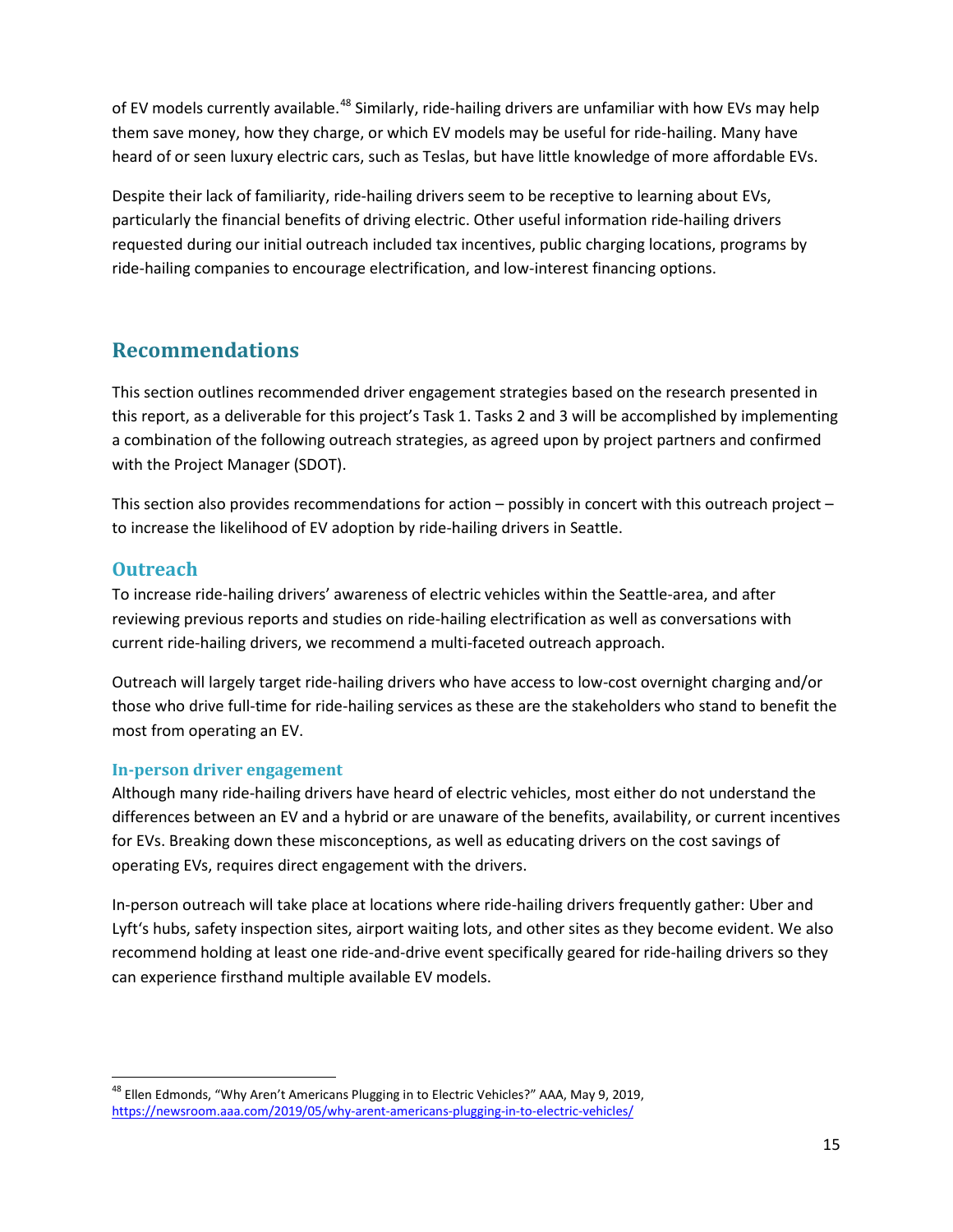#### <span id="page-16-0"></span>**EV ambassadors**

Although few ride-hailing drivers currently own or operate an EV in the Seattle area, some do exist. This project will recruit current EV ride-hailing drivers to:

- Learn how they are benefitting from driving electric, such as cost savings
- Identify specific challenges that ride-hailing drivers with EVs face
- Understand how they can engage fellow ride-hailing drivers via case studies or in-person outreach, and what incentives might be needed to facilitate that engagement

Peer-to-peer outreach can be powerful. Tapping into this form of word-of-mouth engagement may help increase EV awareness by directly demonstrating how drivers can transition to an electric vehicle and providing a "business case" that other Seattle drivers can emulate.

Additionally, we will explore opportunities to pay "EV Ambassadors" for their time and expertise.

#### <span id="page-16-1"></span>**Direct driver messaging**

Another way this project will reach ride-hailing drivers is through direct messaging. Cooperation from Uber and Lyft will make this strategy much more effective.

We will develop an email listserv of drivers interested in more information from our in-person outreach events. Messaging will be distributed through Uber, Lyft, Drive Forward, and other driver forums, and be maintained on a new page on the Agency's website. Messaging will center on the following themes:

- The basics of EVs, such as charging
- Cost savings and return on investment from EVs
- Tax incentives
- New EV models available
- Low-interest financing
- End-of-year vehicle purchasing ride-hailing drivers must keep their vehicles up-to-date with Uber and Lyft's requirements (less than 10 years old) and some will be considering a new vehicle at the end of each year.
- 1-on-1 guidance available

#### <span id="page-16-2"></span>**1-on-1 guidance**

This project will follow-up by phone or email with drivers who express interest in purchasing an EV and provide personal guidance, including talking through:

- Costs upfront, charging equipment, tax incentives, financing
- Total cost of ownership
- How to charge an EV
- Connecting drivers with EV Ambassadors

# <span id="page-16-3"></span>**Actions to Electrify Ride-Hailing**

As we work to increase awareness of EVs with drivers, there are multiple actions that can accelerate the electrification of the ride-hailing industry.